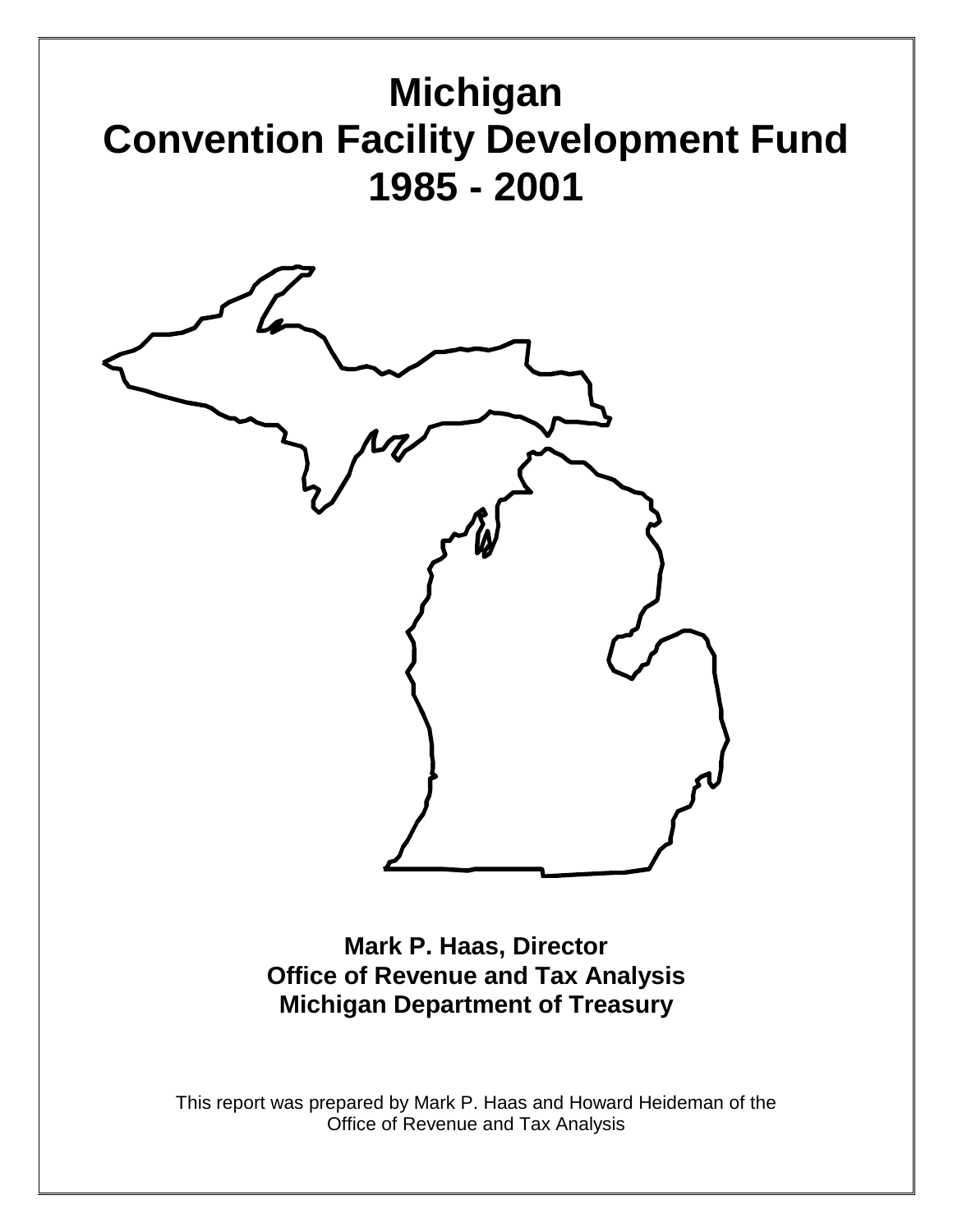## **Convention Facility Development Fund Contents**

#### **Executive Summary**

#### **Overview**

#### **Tables**

- 1. Convention Facility Tax Revenue
- 2. Fund Distribution
- 3. Fund Distribution by County<br>4. Liquor Tax Collection in Way
- 4. Liquor Tax Collection in Wayne, Oakland, and Macomb Counties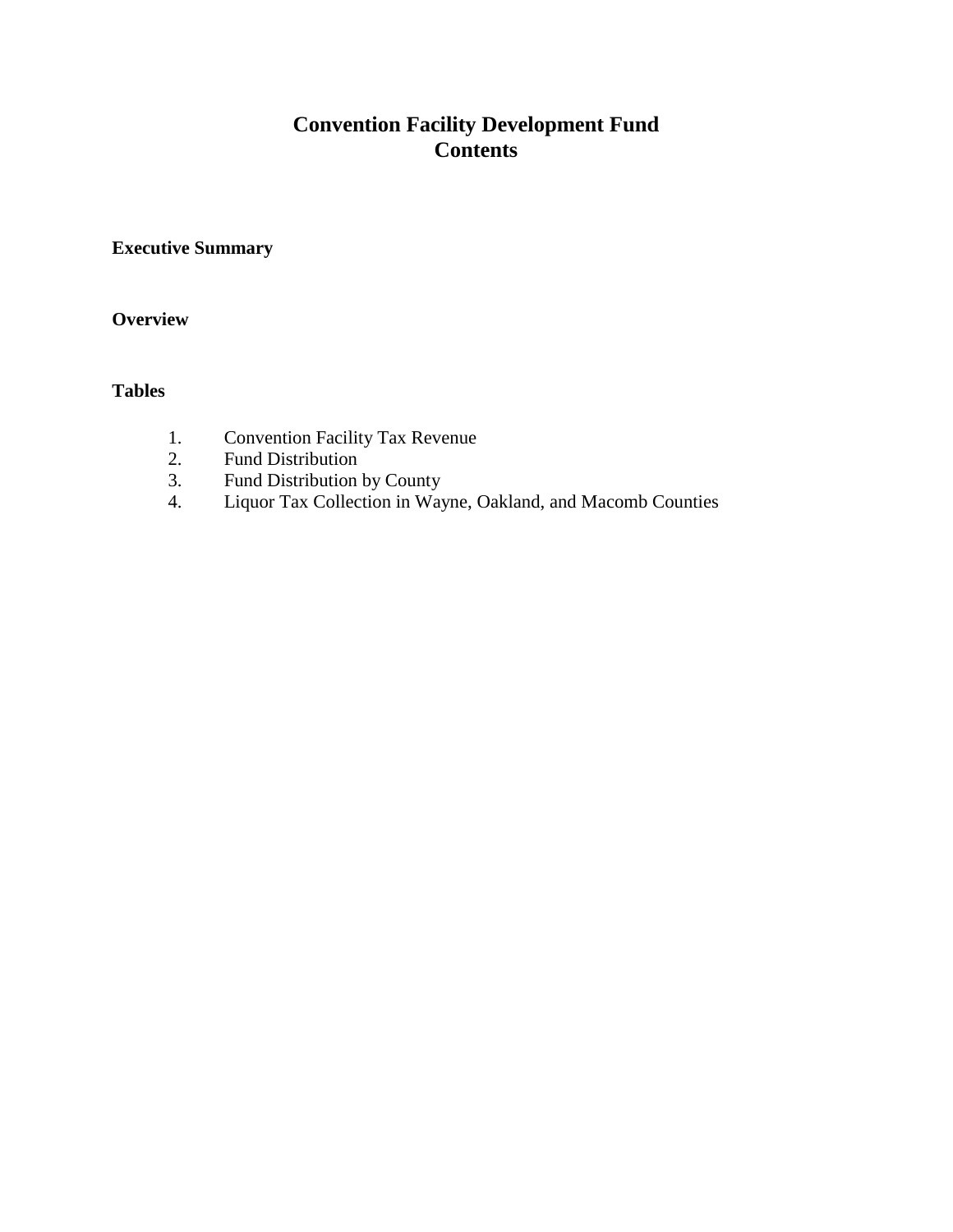#### **Convention Facility Development Fund Executive Summary**

#### Established 1985

- 1. Public Acts 106 and 107 of 1985.
- 2. Purpose is to assist local governments in financing major convention facilities.

#### Revenues Deposited into Fund

- 1. State-wide 4% Liquor Excise Tax.
- 2. Tri-county Accommodations Tax (Wayne, Oakland, and Macomb Counties) with a rate of 1.5% (3% in Detroit) on hotels with 81 to 160 rooms and a rate of 5% (6% in Detroit) on hotels with more than 160 rooms.

#### Distributions From Fund

- 1. Pay annual Cobo Hall debt service to Detroit (Sec. 9(1)).
- 2. Pay annual increase in Accommodations Tax compared to prior fiscal year to Detroit to retire Cobo Hall bonds early (Sec. 10(2)(a)).
- 3. Repay 4% liquor tax to 80 "out-counties." (Sec.10(2)(b)).
- 4. Distribute any remaining funds to all 83 counties based on amount of liquor tax collected in each county. In distributing the tri-county share of dollars between Wayne, Oakland, and Macomb Counties, Detroit's liquor tax collections are excluded from the Wayne County total (Sec.  $10(2)(c)$ ).

#### Experience to Date

- 1. Revenue collections of \$46 million in FY 2001 with total collections of \$556 million from 1985 to 2001.
- 2. The 4% Liquor Tax accounts for about \$28.5 million in FY 2001 with total collections of \$361 million from 1985 to 2001.
- 3. The Accommodations Tax provided about \$17 million in FY 2001, totaling \$195 million from 1985 to 2001.
- 4. Debt service payments to Cobo Hall have been \$292 million and distributions to counties account for about \$263.7 million through 2001.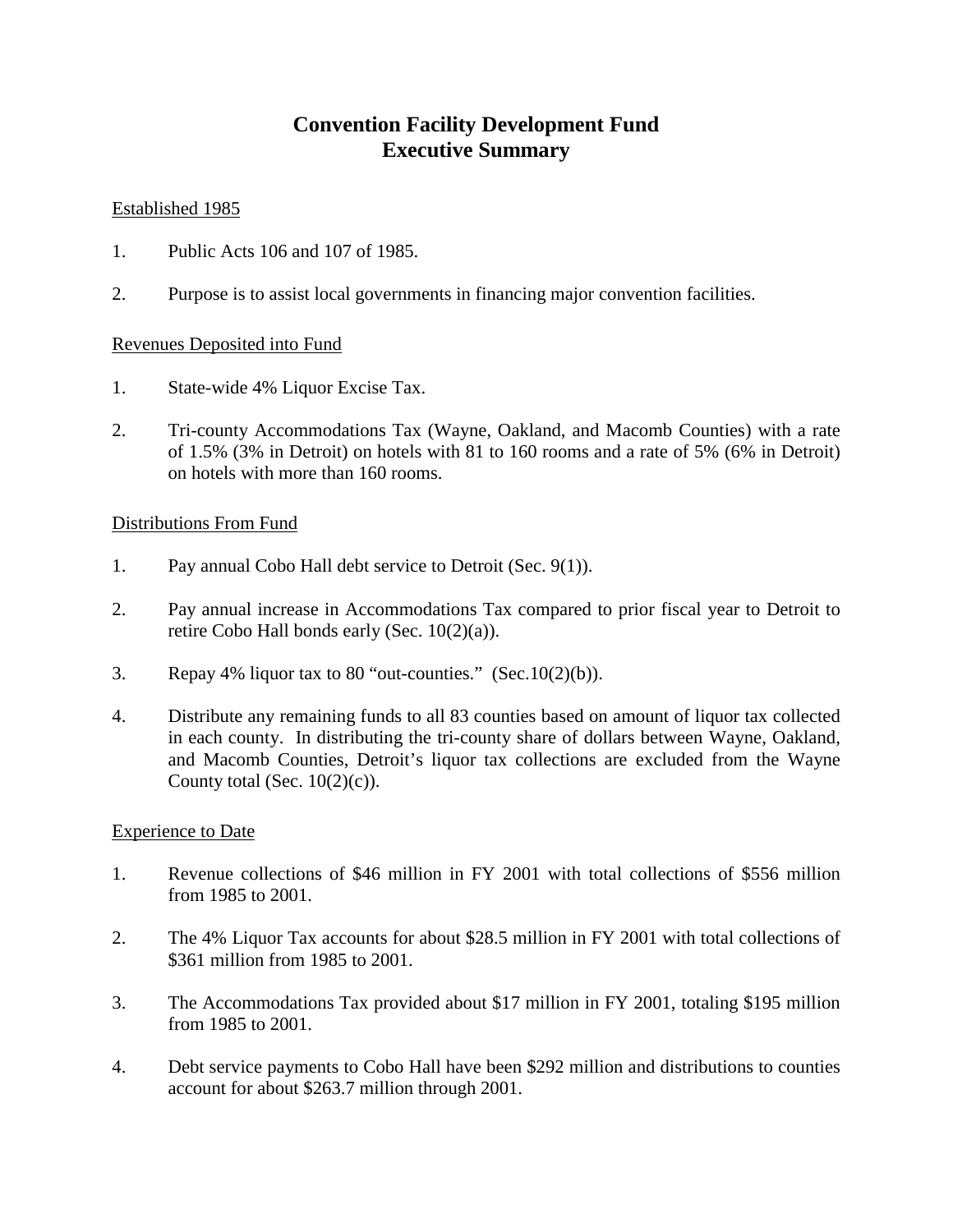#### **Convention Facility Development Fund Overview**

In 1985, the Michigan Legislature passed two laws to help promote tourism and economic development in Michigan. Specifically, a statewide 4% Liquor Excise Tax and a Detroit tri-county Accommodations (Hotel-Motel) Tax were enacted, and the proceeds were to be distributed to qualified local governments for convention facility development. The Liquor and Accommodations Taxes became effective October 1, 1985. Both the 4% Liquor Excise and Accommodations Taxes sunset on December 31, 2015.

The Legislative package included earmarking the Convention Facility tax collections to first pay debt service on bonds issued to expand and improve the Cobo Hall Convention Facility in Detroit. By statute, the annual *increase* in the Accommodations Tax is also earmarked to repay the Cobo Hall bonds.

Since 1985, most of the Convention Facility tax collections has been used to repay the Cobo Hall bonds. About \$282 million (53%) of the \$556 million collected has been used to make debt service payments on the Cobo Hall bonds. Beginning in FY 1996, however, more than half of each year's tax collections has been paid to counties. The growth in the Accommodations Tax collections has allowed \$10.6 million in early debt repayment and a reduction in borrowing costs. In FY 2001 there was not any growth in Accommodations Tax collections. The Cobo Hall bonds are expected to be repaid before September 30, 2012.

The balance of the Convention Facility tax collections has been distributed to counties. This distribution first returns the 4% Liquor Excise Tax collected in the 80 counties excluding Wayne, Oakland, and Macomb counties, and then distributes any remaining funds to all 83 counties. For FY 2001, the 80 out-state counties received \$1.58 for each \$1.00 of liquor tax collected in that county. One-half of county distributions not used to cut property taxes must be distributed to the county's designated substance abuse coordinating agency for substance abuse programs.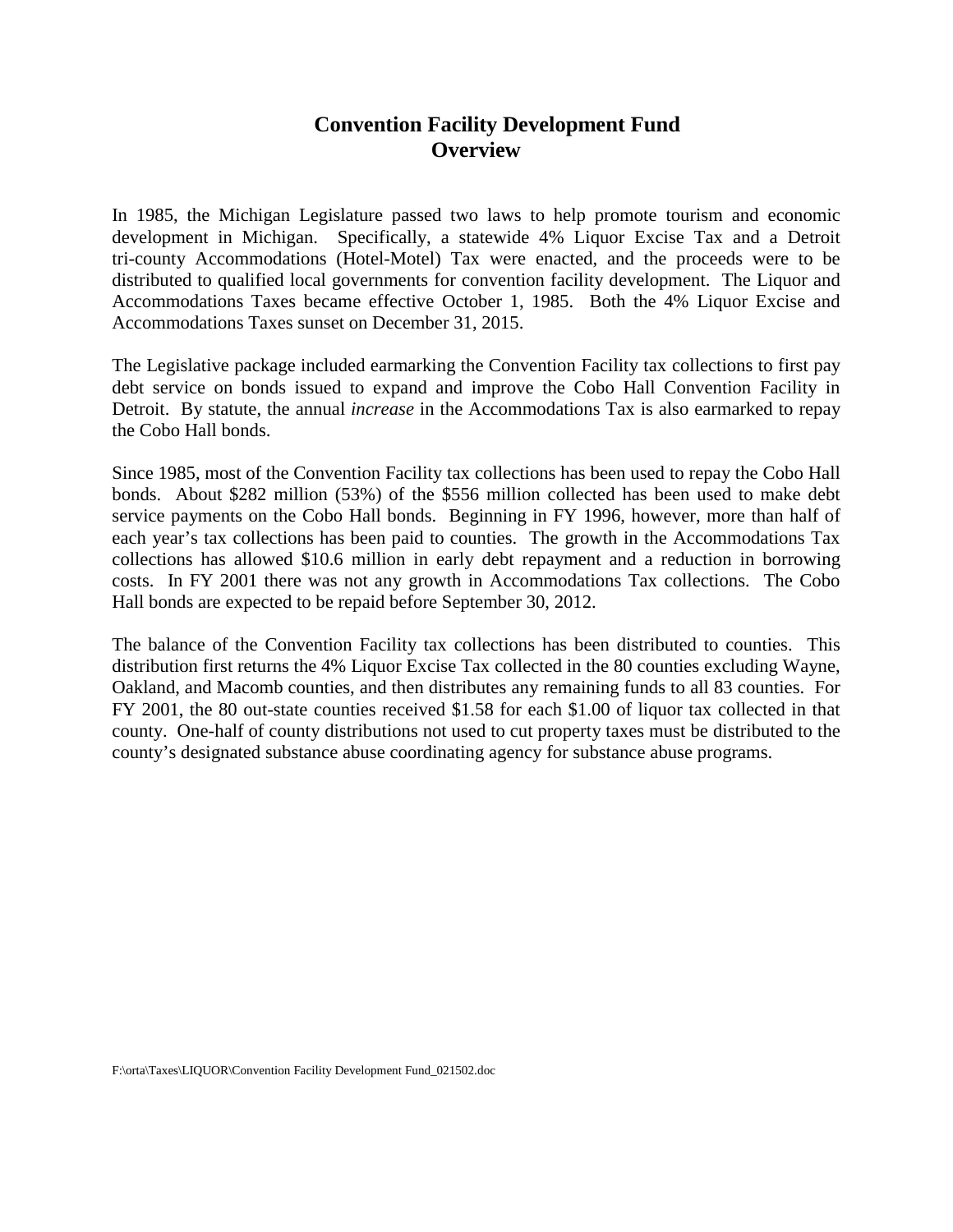**Chart 1 Convention Facility Development Fund Sources and Uses**



#### **Distributions**

- 1 Cobo Hall bonds have first claim on Convention Facility Development Funds.
- 2 The 80 out-state counties have second claim.
- All 83 counties split the remaining funds. One-half of distributions are used for substance abuse programs. 3

| Filename: |         | F:\orta\revshare\CFT\[convention facility.xls]Sheet1 |
|-----------|---------|------------------------------------------------------|
| Updated:  | 2/21/01 | 3:54 PM                                              |
| Printed:  | 3/8/02  | 4:15 PM                                              |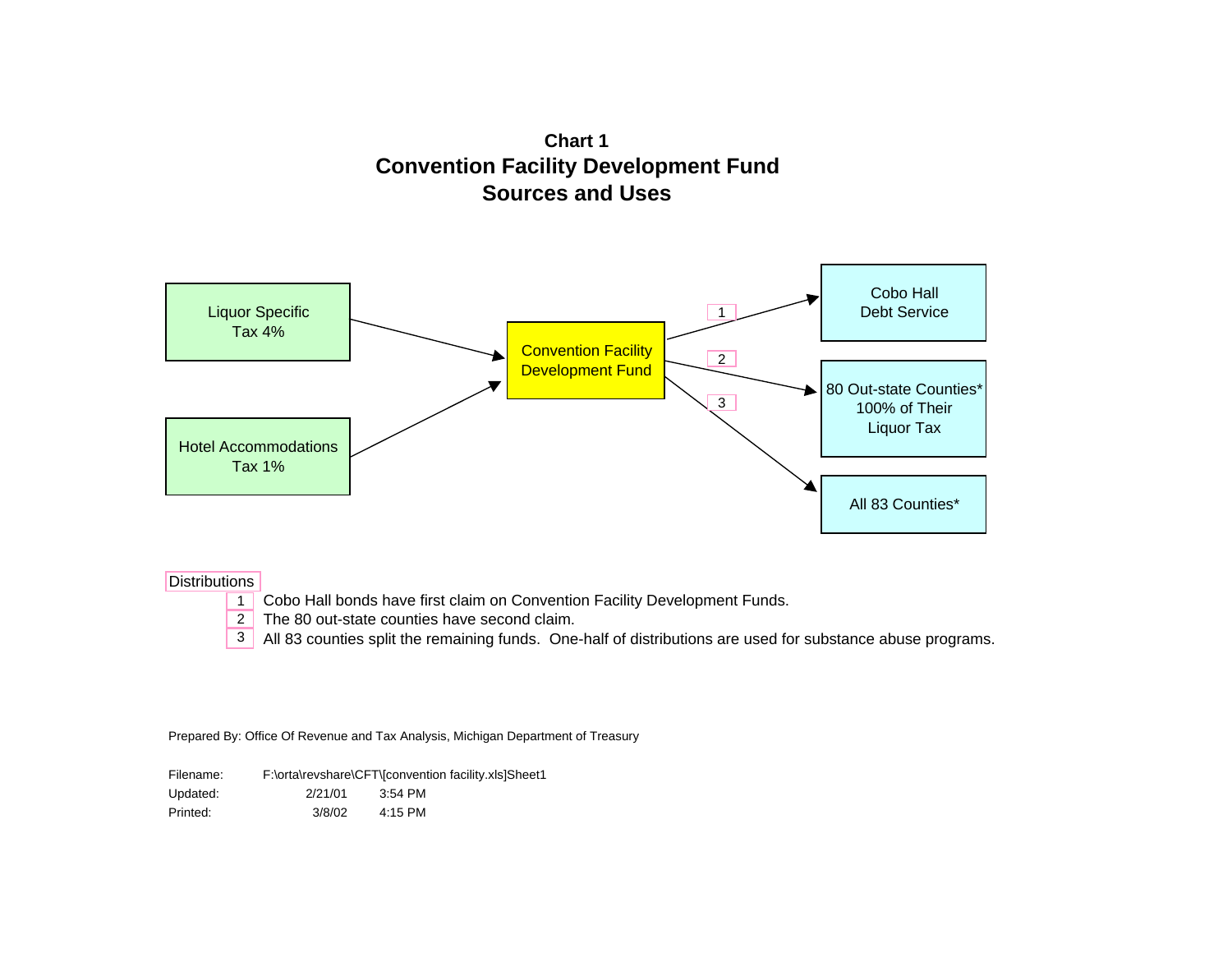# **Table 1 Convention Facility Development Fund Revenue**

|        | PA 106 of 1985<br><b>Accommodations</b> | P.A. 107 of 1985<br><b>4% Liquor Excise</b> |               |
|--------|-----------------------------------------|---------------------------------------------|---------------|
|        | Section 4(1)                            | Sections 3 & 4                              | <u>Total</u>  |
| FY1986 | \$8,461,815                             | \$20,626,869                                | \$29,088,683  |
| FY1987 | \$8,695,863                             | \$20,482,434                                | \$29,178,297  |
| FY1988 | \$9,167,406                             | \$19,877,704                                | \$29,045,110  |
| FY1989 | \$9,922,067                             | \$20,048,008                                | \$29,970,076  |
| FY1990 | \$10,304,057                            | \$20,487,102                                | \$30,791,158  |
| FY1991 | \$9,633,015                             | \$21,303,948                                | \$30,936,962  |
| FY1992 | \$9,559,853                             | \$21,395,009                                | \$30,954,862  |
| FY1993 | \$10,303,023                            | \$21,897,648                                | \$32,200,671  |
| FY1994 | \$11,413,168                            | \$21,775,763                                | \$33,188,931  |
| FY1995 | \$12,213,041                            | \$21,936,166                                | \$34,149,208  |
| FY1996 | \$13,369,807                            | \$22,563,551                                | \$35,933,359  |
| FY1997 | \$14,008,984                            | \$22,750,069                                | \$36,759,052  |
| FY1998 | \$15,619,216                            | \$24,322,549                                | \$39,941,765  |
| FY1999 | \$16,788,904                            | \$25,460,802                                | \$42,249,706  |
| FY2000 | \$18,319,122                            | \$27,311,287                                | \$45,630,408  |
| FY2001 | \$17,476,966                            | \$28,484,833                                | \$45,961,799  |
| Total  | \$195,256,307                           | \$360,723,741                               | \$555,980,048 |

| Filename: |         | F:\orta\revshare\CFT\[Reports_FY2001.xls]Table 1 |
|-----------|---------|--------------------------------------------------|
| Updated:  | 2/15/02 | \$37.302                                         |
| Printed:  | 3/8/02  | \$37.324                                         |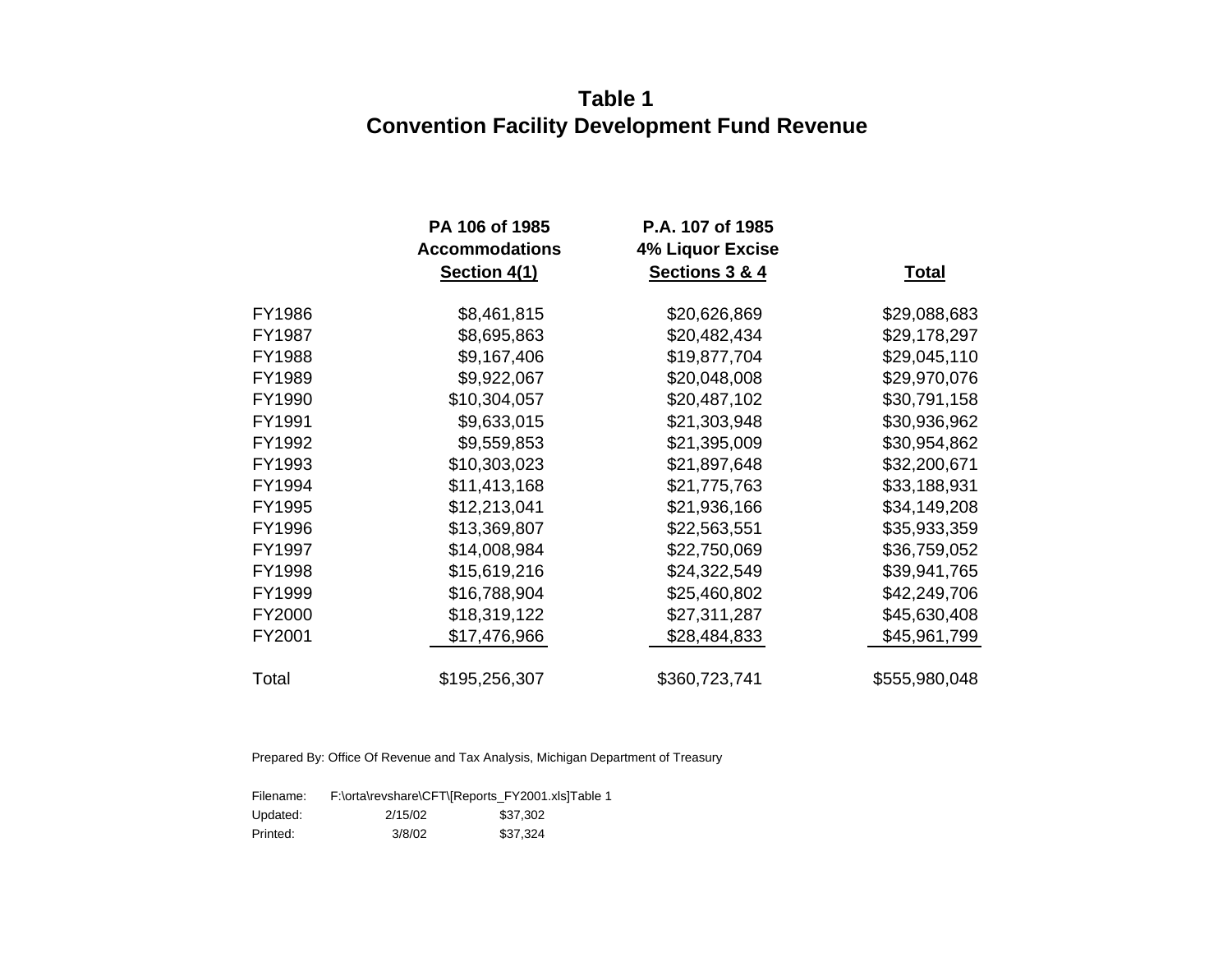## **Table 2 Convention Facility Development Fund Distributions**

|          |                     |                           |                  | <b>Outstate County</b>    |                                 |                    |               |  |
|----------|---------------------|---------------------------|------------------|---------------------------|---------------------------------|--------------------|---------------|--|
|          |                     | <b>Cobo Hall Payments</b> | <b>Sub Total</b> | <b>Liquor Collections</b> | Liquor Surplus Section 10(2)(c) |                    |               |  |
|          | <b>Debt Service</b> | <b>Special Payment</b>    | <b>Cobo Hall</b> | Section 10(2)(b)          | <b>Tri-Counties</b>             | <b>80 Counties</b> | <u>Total</u>  |  |
| FY1986   | \$16,392,796        | \$0                       | \$16,392,796     | \$9,356,436               | \$1,824,663                     | \$1,514,789        | \$29,088,683  |  |
| FY1987   | \$19,536,184        | \$234,048                 | \$19,770,232     | \$9,324,809               | \$45,353                        | \$37,903           | \$29,178,296  |  |
| FY1988*  | \$19,699,135        | \$471,543                 | \$20,170,679     | \$8,874,431               | \$0                             | \$0                | \$29,045,110  |  |
| FY1989   | \$18,712,844        | \$754,661                 | \$19,467,505     | \$9,294,025               | \$648,278                       | \$560,268          | \$29,970,076  |  |
| FY1990   | \$18,954,944        | \$381,989                 | \$19,336,933     | \$9,554,025               | \$1,014,055                     | \$886,146          | \$30,791,158  |  |
| FY1991   | \$18,681,744        | \$0                       | \$18,681,744     | \$9,977,955               | \$1,210,551                     | \$1,066,713        | \$30,936,962  |  |
| FY1992   | \$18,682,944        | \$0                       | \$18,682,944     | \$10,079,490              | \$1,159,545                     | \$1,032,884        | \$30,954,862  |  |
| FY1993   | \$18,682,514        | \$743,170                 | \$19,425,684     | \$10,354,971              | \$1,275,638                     | \$1,144,378        | \$32,200,671  |  |
| FY1994   | \$17,431,391        | \$1,110,144               | \$18,541,535     | \$10,333,083              | \$2,267,075                     | \$2,047,237        | \$33,188,931  |  |
| FY1995   | \$17,397,681        | \$837,223                 | \$18,234,904     | \$10,441,592              | \$2,867,707                     | \$2,605,005        | \$34,149,208  |  |
| FY1996** | \$16,228,977        | \$1,110,849               | \$17,339,826     | \$10,834,970              | \$4,028,463                     | \$3,721,532        | \$35,924,791  |  |
| FY1997   | \$16,229,015        | \$639,177                 | \$16,868,192     | \$11,166,474              | \$4,442,174                     | \$4,282,213        | \$36,759,052  |  |
| FY1998   | \$16,231,980        | \$1,610,232               | \$17,842,213     | \$11,901,476              | \$5,207,968                     | \$4,990,109        | \$39,941,765  |  |
| FY1999   | \$16,230,867        | \$1,169,688               | \$17,400,556     | \$12,487,303              | \$6,298,954                     | \$6,062,894        | \$42,249,706  |  |
| FY2000   | \$16,285,528        | \$1,530,218               | \$17,815,745     | \$13,486,373              | \$7,252,950                     | \$7,075,341        | \$45,630,408  |  |
| FY2001   | \$16,268,203        | \$0                       | \$16,268,203     | \$14,140,244              | \$8,256,563                     | \$8,138,945        | \$45,961,799  |  |
| Total    | \$281,646,746       | \$10,592,942              | \$292,239,688    | \$171,607,656             | \$47,799,935                    | \$45,166,356       | \$555,971,480 |  |

\*The Cobo Hall debt service payment was \$20,490,177.96. This amount has been reduced by the rebate of \$791,042.55 from Detroit per section 704(c) of the Bond Resolution.

\*\*The Special Payment made in FY 96 was reduced by \$8,567.95 due to a carryforward adjustment.

| Filename: | F:\orta\revshare\CFT\JReports FY2001.xls]Table 2 |          |
|-----------|--------------------------------------------------|----------|
| Updated:  | 2/15/02                                          | 10:52 AM |
| Printed:  | 3/8/02                                           | 4:41 PM  |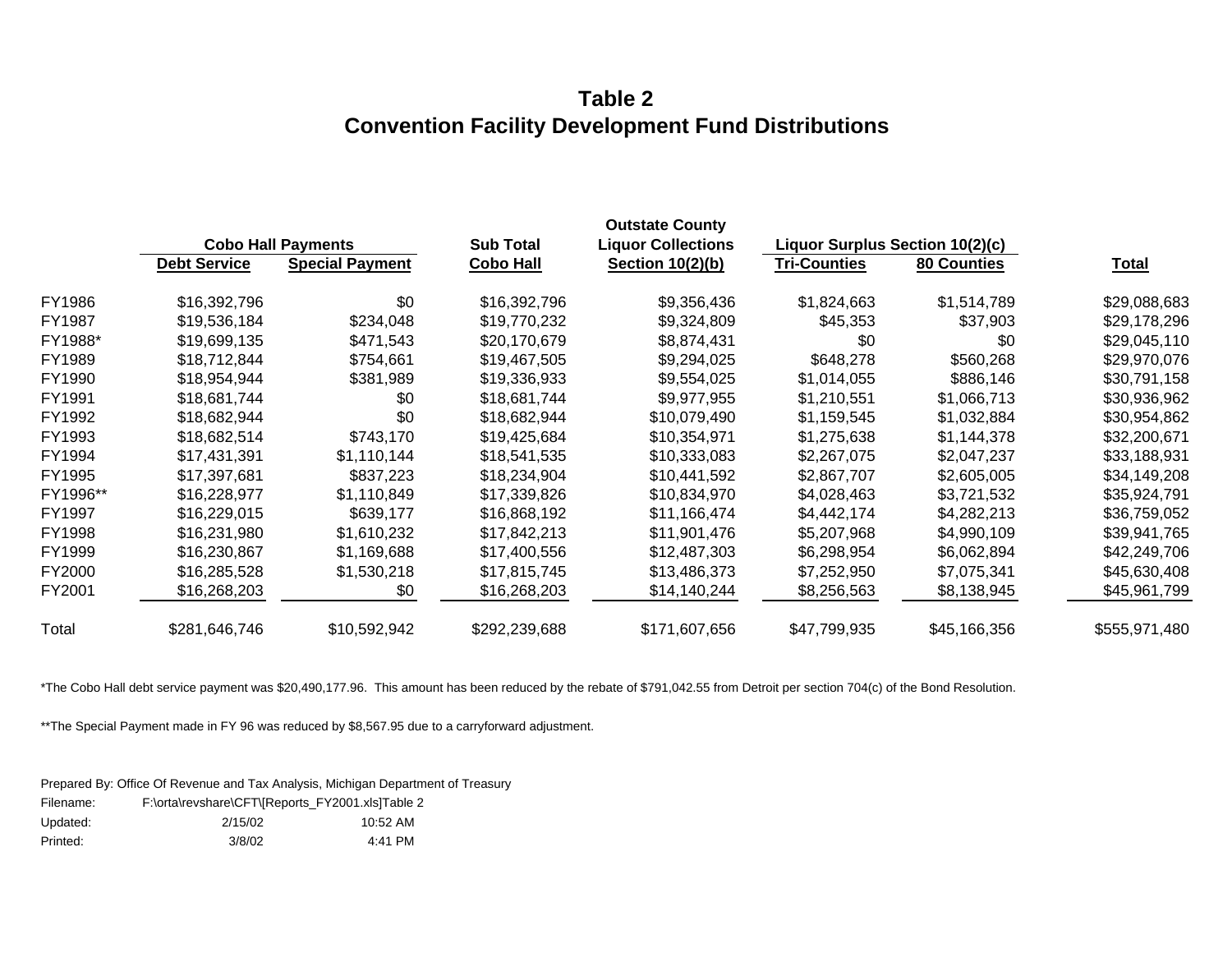## **Table 3 Convention Facility Development Fund Distribution FY86 to FY90**

| <b>County</b>              | <b>FY86</b>             | <b>FY87</b> | <b>FY88</b> | <b>FY89</b>             | <b>FY90</b>  |
|----------------------------|-------------------------|-------------|-------------|-------------------------|--------------|
| <b>MACOMB</b>              | \$414,594.80            | \$10,348.72 | \$0.00      | \$148,892.75            | \$235,608.70 |
| <b>OAKLAND</b>             | 692,768.49              | 17,257.18   | 0.00        | 248,440.69              | 385,707.51   |
| WAYNE, NON-DET.            | 717,299.37              | 17,747.11   | 0.00        | 250,944.49              | 392,738.35   |
| <b>Tri-County Subtotal</b> | 1,824,662.66            | 45,353.01   | 0.00        | 648,277.93              | 1,014,054.56 |
|                            |                         |             |             |                         |              |
| <b>ALCONA</b>              | 23,074.15               | 22,505.78   | 21,118.55   | 21,962.52               | 23,900.23    |
| <b>ALGER</b>               | 19,097.81               | 17,268.64   | 16,219.84   | 18,576.85               | 20,363.95    |
| <b>ALLEGAN</b>             | 117,192.85              | 102,171.11  | 100,763.47  | 112,428.04              | 119,597.21   |
| <b>ALPENA</b>              | 72,560.20               | 63,599.00   | 61,675.07   | 70,028.05               | 73,810.34    |
| <b>ANTRIM</b>              | 47,536.07               | 40,540.98   | 40,295.30   | 46,656.29               | 50,512.99    |
| <b>ARENAC</b>              | 29,549.46               | 28,227.49   | 25,849.59   | 30,125.51               | 31,783.88    |
| <b>BARAGA</b>              | 15,425.83               | 14,877.53   | 14,166.43   | 16,383.09               | 18,375.36    |
| <b>BARRY</b>               | 60,906.69               | 51,975.88   | 49,272.25   | 52,944.54               | 54,889.12    |
| BAY                        | 198,240.77              | 171,443.99  | 161,380.48  | 177,327.09              | 185,070.46   |
| <b>BENZIE</b>              | 30,196.24               | 27,238.85   | 25,985.04   | 28,601.38               | 30,169.86    |
| <b>BERRIEN</b>             | 321,329.90              | 274,881.43  | 266,123.75  | 297,537.49              | 309,527.57   |
| <b>BRANCH</b>              | 47,983.57               | 40,827.22   | 39,332.37   | 43,465.69               | 44,112.96    |
| CALHOUN                    | 338,934.58              | 287,435.23  | 265,803.88  | 288,279.94              | 301,098.10   |
| CASS                       | 45,475.63               | 37,617.49   | 35,019.63   | 39,163.45               | 38,614.70    |
| <b>CHARLEVOIX</b>          | 61,922.60               | 54,783.90   | 55,402.15   | 62,900.96               | 68,902.43    |
| CHEBOYGAN                  | 56,245.45               | 52,644.90   | 50,843.11   | 56,357.31               | 61,135.84    |
| <b>CHIPPEWA</b>            | 91,054.81               | 87,159.41   | 93,576.61   | 113,867.94              | 125,051.58   |
| <b>CLARE</b>               | 55,507.19               | 50,047.21   | 49,239.16   | 53,680.25               | 56,970.12    |
| <b>CLINTON</b>             | 65,093.29               | 55,175.66   | 49,211.13   | 54,869.37               | 57,569.63    |
| <b>CRAWFORD</b>            | 31,699.95               | 28,645.26   | 28,156.48   | 32,551.94               | 34,435.48    |
| <b>DELTA</b>               | 74,697.85               | 64,359.14   | 59,326.92   | 67,304.24               | 71,876.48    |
| <b>DICKINSON</b>           | 28,356.50               | 24,500.94   | 24,303.38   | 25,948.15               | 30,681.04    |
| <b>EATON</b>               | 168,416.21              | 143,210.21  | 132,318.80  | 144,718.06              | 153,190.21   |
| <b>EMMET</b>               | 85,445.20               | 75,591.82   | 73,412.86   | 83,183.13               | 91,452.37    |
| <b>GENESEE</b>             | 1,204,361.01            | 995,649.34  | 902,558.69  | 981,066.13              | 1,031,352.54 |
| <b>GLADWIN</b>             | 35,279.81               | 31,353.60   | 29,645.19   | 33,389.17               | 37,588.17    |
| <b>GOGEBIC</b>             | 20,551.83               | 17,625.07   | 16,779.13   | 19,565.15               | 20,496.85    |
| <b>GRAND TRAVERSE</b>      | 181,878.71              | 160,928.43  | 159,039.07  | 183,622.13              | 194,505.92   |
| <b>GRATIOT</b>             | 42,351.96               | 36,733.03   | 33,149.19   | 35,013.80               | 37,436.49    |
| <b>HILLSDALE</b>           | 36,399.12               | 30,149.50   | 28,429.91   | 30,596.77               | 33,049.82    |
| <b>HOUGHTON</b>            | 70,085.05               | 61,952.15   | 58,516.87   | 63,336.39               | 66,001.80    |
| <b>HURON</b>               | 68,642.30               | 59,870.89   | 58,082.66   | 62,684.84               | 66,939.78    |
| <b>INGHAM</b>              | 653,669.98              | 567,669.06  | 531,574.56  | 577,376.36              | 605,523.38   |
| <b>IONIA</b>               | 61,094.76               | 53,498.24   | 50,524.27   | 54,741.43               | 57,392.32    |
| <b>IOSCO</b>               | 66,590.81               | 61,484.41   | 59,624.37   | 65,991.80               | 71,066.68    |
| <b>IRON</b>                | 24,881.92               | 22,245.09   | 20,591.94   | 22,885.81               | 26,463.72    |
| <b>ISABELLA</b>            |                         |             | 66,005.85   |                         |              |
| <b>JACKSON</b>             | 78,545.34<br>274,194.80 | 66,861.39   | 224,550.32  | 73,338.91<br>250,727.47 | 79,482.63    |
|                            |                         | 238,648.35  |             |                         | 269,087.31   |
| <b>KALAMAZOO</b>           | 502,971.67              | 428,827.82  | 411,011.61  | 450,567.89              | 477,757.93   |
| <b>KALKASKA</b>            | 22,159.61               | 18,260.94   | 16,413.00   | 19,013.70               | 21,183.66    |
| <b>KENT</b>                | 1,087,634.42            | 934,951.80  | 893,125.71  | 989,395.04              | 1,029,490.07 |
| <b>KEWEENAW</b>            | 4,402.96                | 3,948.37    | 3,339.47    | 3,899.52                | 4,111.92     |
| LAKE                       | 32,670.94               | 28,038.64   | 27,657.88   | 30,845.78               | 32,913.57    |
| LAPEER                     | 92,950.73               | 77,907.51   | 78,320.45   | 90,395.02               | 95,384.85    |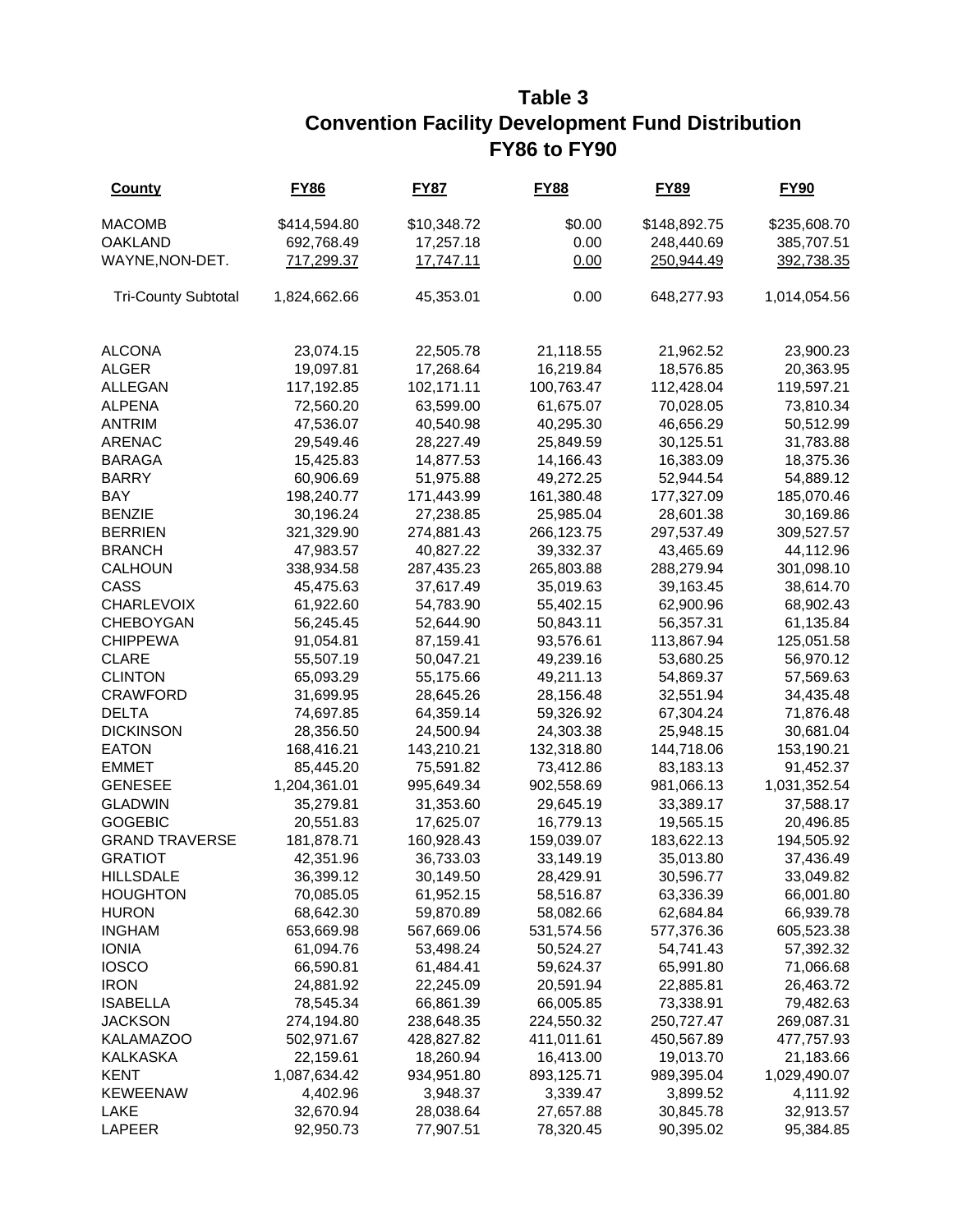### **Table 3 Convention Facility Development Fund Distribution FY86 to FY90**

| <b>County</b>                | <u>FY86</u>     | <u>FY87</u>     | <u>FY88</u>     | <u>FY89</u>     | <u>FY90</u>     |
|------------------------------|-----------------|-----------------|-----------------|-----------------|-----------------|
| LEELANAU                     | 42,923.83       | 39,627.59       | 39,114.97       | 44,782.74       | 46,836.46       |
| <b>LENAWEE</b>               | 120,393.24      | 100,797.73      | 94,139.12       | 102,331.60      | 107,093.35      |
| <b>LIVINGSTON</b>            | 169,340.98      | 154,134.38      | 149,286.21      | 172,023.66      | 181,041.42      |
| <b>LUCE</b>                  | 15,356.32       | 13,567.35       | 13,053.68       | 14,464.63       | 15,928.18       |
| <b>MACKINAC</b>              | 43,517.94       | 39,397.71       | 38,506.23       | 43,262.64       | 50,299.33       |
| <b>MANISTEE</b>              | 59,163.08       | 50,593.76       | 47,631.47       | 50,973.50       | 51,730.32       |
| <b>MARQUETTE</b>             | 134,479.14      | 112,779.21      | 106,059.48      | 117,020.34      | 123,572.74      |
| <b>MASON</b>                 | 54,742.09       | 48,069.09       | 45,260.21       | 50,814.00       | 55,275.39       |
| <b>MECOSTA</b>               | 69,468.34       | 59,773.90       | 54,320.89       | 61,136.56       | 64,532.16       |
| <b>MENOMINEE</b>             | 24,838.82       | 23,075.29       | 21,565.58       | 23,764.72       | 23,192.16       |
| <b>MIDLAND</b>               | 120,786.50      | 101,717.77      | 96,407.22       | 109,664.24      | 115,312.49      |
| <b>MISSAUKEE</b>             | 14,205.88       | 12,700.33       | 11,828.94       | 13,065.81       | 13,798.22       |
| <b>MONROE</b>                | 340,567.56      | 281,605.36      | 264,899.11      | 300,774.14      | 329,933.55      |
| <b>MONTCALM</b>              | 75,610.90       | 64,840.83       | 61,067.33       | 67,105.57       | 68,491.29       |
| <b>MONTMORENCY</b>           | 26,873.66       | 25,118.81       | 23,583.82       | 25,051.39       | 27,382.70       |
| <b>MUSKEGON</b>              | 360,531.62      | 310,121.56      | 296,323.18      | 328,087.86      | 357,160.98      |
| <b>NEWAYGO</b>               | 55,473.46       | 49,727.54       | 45,863.07       | 52,080.78       | 54,902.94       |
| <b>OCEANA</b>                | 39,429.40       | 34,194.77       | 32,107.43       | 35,882.42       | 37,220.60       |
| <b>OGEMAW</b>                | 37,509.23       | 34,208.82       | 33,068.32       | 35,446.65       | 37,375.54       |
| <b>ONTONAGON</b>             | 16,336.89       | 15,163.42       | 14,345.16       | 17,458.48       | 19,045.31       |
| <b>OSCEOLA</b>               | 28,608.35       | 26,012.29       | 24,602.17       | 27,033.74       | 28,506.91       |
| <b>OSCODA</b>                | 15,063.57       | 14,763.77       | 15,184.47       | 17,472.65       | 19,432.36       |
| <b>OTSEGO</b>                | 51,872.14       | 47,089.38       | 47,172.92       | 52,907.41       | 56,047.38       |
| <b>OTTAWA</b>                | 259,247.55      | 226,971.42      | 223,158.58      | 255,874.32      | 267,738.58      |
| PRESQUE ISLE                 | 30,406.77       | 27,633.92       | 25,953.72       | 29,257.82       | 30,715.49       |
| <b>ROSCOMMON</b>             | 77,456.61       | 68,051.18       | 66,371.92       | 72,411.25       | 77,204.20       |
| <b>SAGINAW</b>               | 503,692.68      | 434,330.69      | 401,733.78      | 439,437.03      | 459,712.08      |
| <b>SAINT CLAIR</b>           | 303,560.59      | 274,359.56      | 270,659.34      | 315,487.37      | 359,044.66      |
| SAINT JOSEPH                 | 79,227.79       | 68,406.23       | 64,290.82       | 71,075.82       | 72,296.92       |
| SANILAC                      | 50,040.06       | 43,242.36       | 40,795.18       | 44,266.21       | 47,178.81       |
| <b>SCHOOLCRAFT</b>           | 18,234.17       | 15,629.32       | 14,482.50       | 15,350.49       | 16,480.54       |
| <b>SHIAWASSEE</b>            | 80,538.74       | 69,709.25       | 65,070.06       | 71,260.73       | 76,296.54       |
| <b>TUSCOLA</b>               | 54,832.57       | 46,338.38       | 42,832.49       | 45,492.82       | 48,020.43       |
| <b>VAN BUREN</b>             | 117,959.35      | 101,859.79      | 95,641.24       | 104,063.24      | 111,995.16      |
| <b>WASHTENAW</b>             | 673,594.99      | 563,740.68      | 531,823.38      | 597,050.10      | 622,496.32      |
| <b>WEXFORD</b>               | 58,080.29       | 50,025.45       | 48,491.05       | 53,346.14       | 56,557.76       |
| Subtotal                     | 10,871,225.63   | 9,362,711.59    | 8,874,431.43    | 9,854,293.24    | 10,440,170.59   |
| <b>Total to All Counties</b> | 12,695,888.29   | 9,408,064.60    | 8,874,431.43    | 10,502,571.16   | 11,454,225.15   |
| Sec 9(1) to Detroit          | 16,392,795.55   | 19,536,183.75   | 20,490,177.96   | 18,712,843.75   | 18,954,943.75   |
| Sec 10(2)(a) to Detroit      | 0.00            | 234,048.33      | 471,543.48      | 754,660.78      | 381,989.27      |
|                              |                 |                 |                 |                 |                 |
| <b>Total Distribution</b>    | \$29,088,683.84 | \$29,178,296.68 | \$29,836,152.87 | \$29,970,075.69 | \$30,791,158.17 |

Prepared By: Office Of RevenTax Analysis, Michigan Department of Treasury

Filename: \REPORTS\[FY2001\_NoLinks.xls]Historical Distributions 1985 t

| Updated: | 2/26/01 | 11:36 AM |
|----------|---------|----------|
| Printed: | 3/8/02  | 4:31 PM  |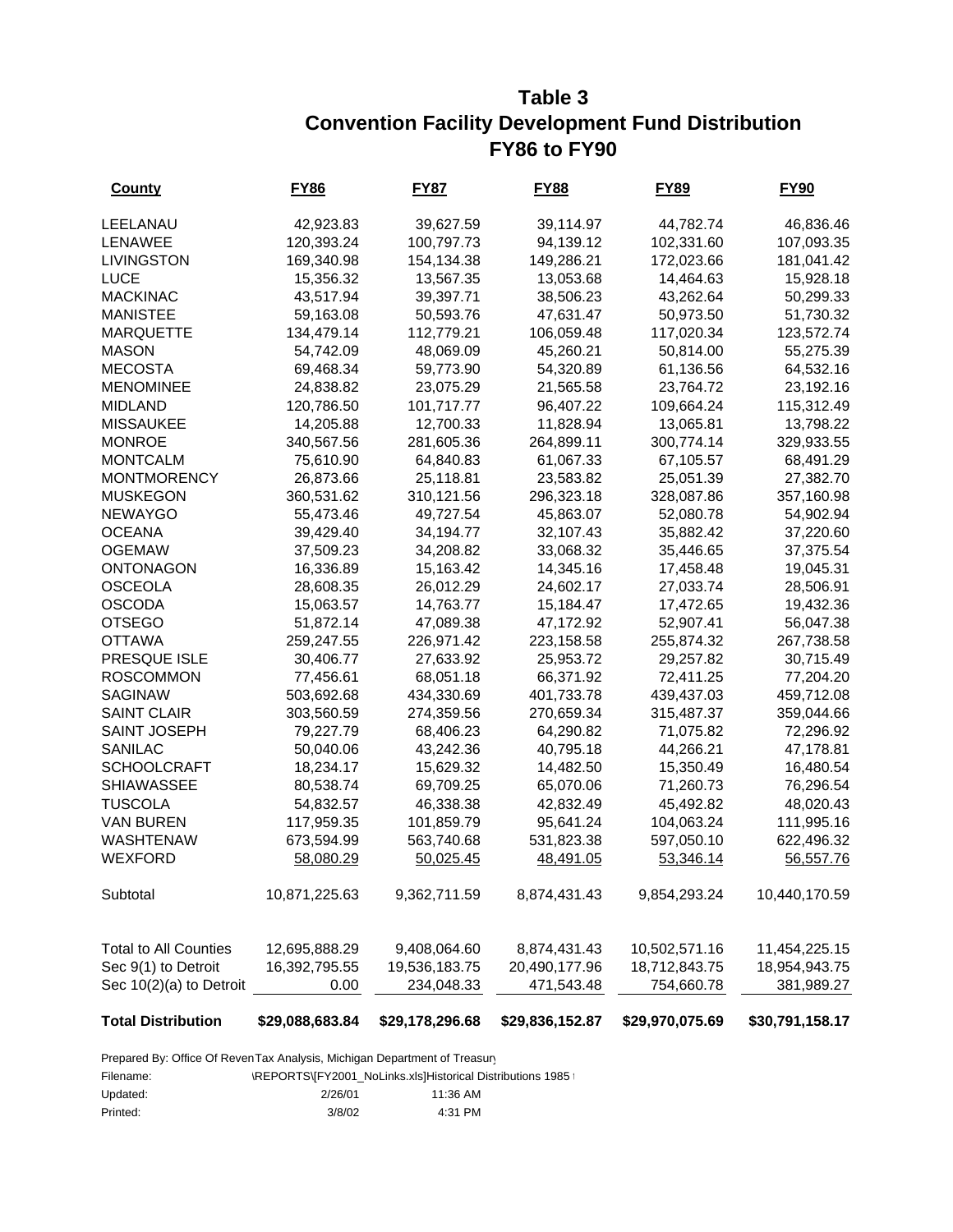## **Table 3 Convention Facility Development Fund Distribution FY91 to FY95**

| <b>County</b>              | <b>FY91</b>  | <b>FY92</b>  | <b>FY93</b>  | <b>FY94</b>  | <b>FY95</b>  |
|----------------------------|--------------|--------------|--------------|--------------|--------------|
| <b>MACOMB</b>              | \$279,002.89 | \$267,551.09 | \$298,078.03 | \$534,192.41 | \$685,828.45 |
| <b>OAKLAND</b>             | 465,042.85   | 445,745.39   | 494,403.87   | 881,553.8    | 1,117,698.69 |
| WAYNE, NON-DET.            | 466,504.95   | 446,248.09   | 483,155.66   | 851,329.1    | 1,064,179.68 |
| <b>Tri-County Subtotal</b> | 1,210,550.69 | 1,159,544.57 | 1,275,637.56 | 2,267,075.3  | 2,867,706.82 |
| <b>ALCONA</b>              | 26,060.41    | 26,158.54    | 27,124.44    | 28,552.3     | 29,981.02    |
| <b>ALGER</b>               | 22,460.50    | 22,157.53    | 23,161.38    | 23,766.5     | 25,787.58    |
| <b>ALLEGAN</b>             | 130,385.87   | 134,729.53   | 139,020.05   | 153,963.4    | 162,861.94   |
| <b>ALPENA</b>              | 76,017.00    | 76,315.29    | 79,814.38    | 86,154.1     | 88,700.45    |
| <b>ANTRIM</b>              | 53,537.90    | 53,172.95    | 55,404.29    | 59,038.2     | 62,505.54    |
| <b>ARENAC</b>              | 32,269.61    | 32,433.89    | 33,704.87    | 36,587.9     | 39,275.58    |
| <b>BARAGA</b>              | 19,086.75    | 18,879.49    | 19,840.45    | 22,452.3     | 22,780.51    |
| <b>BARRY</b>               | 59,419.65    | 60,390.19    | 61,951.46    | 66,828.1     | 67,875.40    |
| BAY                        | 197,576.58   | 198,649.23   | 206,414.07   | 222,553.1    | 230, 153.51  |
| <b>BENZIE</b>              | 32,940.78    | 31,965.62    | 33,242.91    | 36,465.4     | 38,462.94    |
| <b>BERRIEN</b>             | 331,169.58   | 328,705.34   | 331,257.84   | 361,031.4    | 370,394.78   |
| <b>BRANCH</b>              | 46,222.34    | 45,168.67    | 46,142.79    | 50,317.0     | 51,350.53    |
| <b>CALHOUN</b>             | 314,861.90   | 320,474.84   | 323,913.07   | 346,106.2    | 361,256.41   |
| CASS                       | 39,763.02    | 41,200.73    | 43,528.16    | 45,973.3     | 45,968.77    |
| <b>CHARLEVOIX</b>          | 74,462.91    | 73,227.07    | 78,394.01    | 84,642.3     | 89,623.61    |
| <b>CHEBOYGAN</b>           | 66,104.86    | 66,908.86    | 70,261.87    | 75,828.1     | 80,956.80    |
| <b>CHIPPEWA</b>            | 129,896.60   | 126,165.26   | 122,868.94   | 132,515.1    | 137,072.44   |
| <b>CLARE</b>               | 60,046.72    | 60,708.32    | 64,369.63    | 67,449.5     | 69,370.54    |
| <b>CLINTON</b>             | 59,726.56    | 62,314.91    | 64,128.36    | 68,661.3     | 72,723.38    |
| <b>CRAWFORD</b>            | 34,127.26    | 36,621.80    | 37,545.30    | 39,211.0     | 41,090.10    |
| <b>DELTA</b>               | 76,144.10    | 75,478.27    | 76,978.82    | 81,990.6     | 85,521.62    |
| <b>DICKINSON</b>           | 26,870.76    | 25,934.84    | 29,067.09    | 30,003.5     | 29,867.64    |
| <b>EATON</b>               | 162,335.70   | 161,396.98   | 171,038.18   | 183,072.7    | 195,050.72   |
| <b>EMMET</b>               | 96,661.65    | 96,148.53    | 103,025.65   | 108,594.5    | 112,243.04   |
| <b>GENESEE</b>             | 1,091,558.08 | 1,095,533.18 | 1,124,988.95 | 1,212,521.3  | 1,295,156.24 |
| <b>GLADWIN</b>             | 38,916.11    | 40,072.09    | 42,020.60    | 44,743.5     | 46,741.50    |
| <b>GOGEBIC</b>             | 20,078.06    | 20,333.83    | 20,724.16    | 22,581.4     | 25,120.49    |
| <b>GRAND TRAVERSE</b>      | 209,244.55   | 210,768.57   | 228,752.78   | 255,841.8    | 272,099.05   |
| <b>GRATIOT</b>             | 37,636.35    | 38,125.40    | 41,963.98    | 42,963.8     | 45,172.80    |
| <b>HILLSDALE</b>           | 34,995.14    | 35,026.10    | 36,016.50    | 37,540.5     | 39,500.50    |
| <b>HOUGHTON</b>            | 71,713.39    | 71,453.38    | 73,947.21    | 78,629.8     | 82,982.20    |
| <b>HURON</b>               | 70,826.79    | 69,017.23    | 72,203.11    | 75,324.0     | 78,347.90    |
| <b>INGHAM</b>              | 629,693.23   | 631,024.10   | 643,168.10   | 706,888.5    | 742,704.60   |
| <b>IONIA</b>               | 59,528.87    | 59,961.85    | 63,749.54    | 68,797.1     | 70,329.22    |
| <b>IOSCO</b>               | 76,094.87    | 77,643.06    | 78,735.38    | 86,423.7     | 91,267.24    |
| <b>IRON</b>                | 24,619.69    | 25,249.38    | 26,052.15    | 25,562.0     | 27,133.41    |
| <b>ISABELLA</b>            | 86,376.90    | 88,747.95    | 91,096.69    | 101,422.8    | 110,817.14   |
| <b>JACKSON</b>             | 280,554.38   | 276,530.03   | 286,438.12   | 310,517.8    | 330,364.64   |
| <b>KALAMAZOO</b>           | 500,484.64   | 506,916.44   | 522,356.65   | 566,581.4    | 591,244.35   |
| <b>KALKASKA</b>            | 23,376.92    | 23,871.48    | 26,180.18    | 27,703.3     | 29,858.48    |
| <b>KENT</b>                | 1,081,943.54 | 1,088,826.69 | 1,133,400.16 | 1,256,139.4  | 1,344,509.83 |
| <b>KEWEENAW</b>            | 4,480.46     | 4,216.94     | 4,648.33     | 5,018.0      | 5,970.03     |
| LAKE                       | 35,723.75    | 34,540.56    | 34,664.74    | 37,226.1     | 38,824.38    |
| LAPEER                     | 100,947.54   | 100,267.43   | 103,245.52   | 114,915.5    | 125,434.71   |
|                            |              |              |              |              |              |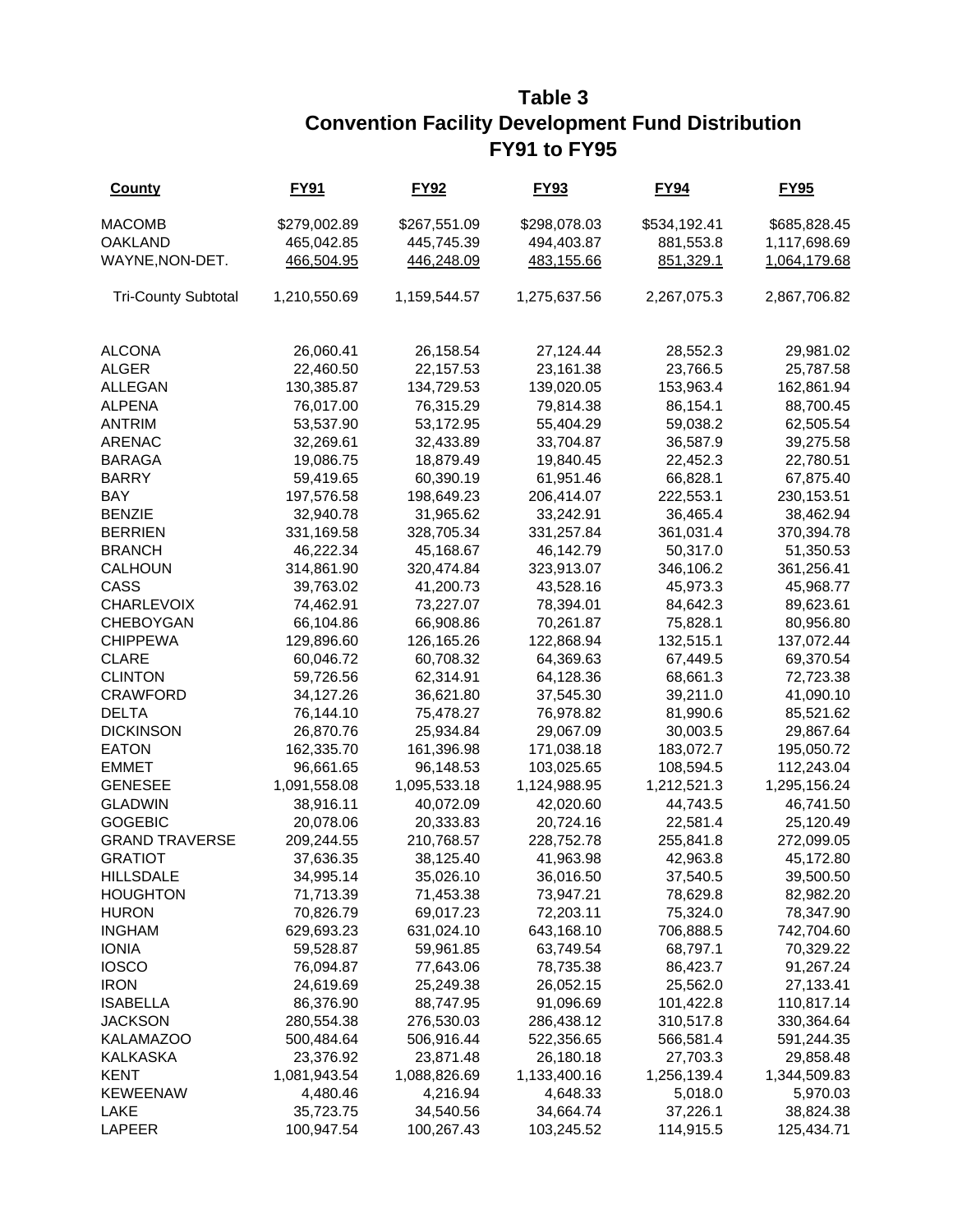### **Table 3 Convention Facility Development Fund Distribution FY91 to FY95**

| <b>County</b>                                  | FY91                  | <b>FY92</b>                    | FY93                        | <b>FY94</b>                   | FY95                        |
|------------------------------------------------|-----------------------|--------------------------------|-----------------------------|-------------------------------|-----------------------------|
| LEELANAU                                       | 49,929.83             | 48,589.68                      | 48,750.15                   | 56,157.8                      | 59,330.80                   |
| <b>LENAWEE</b>                                 | 110,512.25            | 113,011.85                     | 117,278.88                  | 126,083.6                     | 133,491.23                  |
| <b>LIVINGSTON</b>                              | 198,159.82            | 206,022.88                     | 217,754.40                  | 249,970.7                     | 271,887.02                  |
| <b>LUCE</b>                                    | 17,270.42             | 17,307.82                      | 18,317.44                   | 19,613.0                      | 21,279.22                   |
| <b>MACKINAC</b>                                | 50,852.43             | 50,616.24                      | 53,517.93                   | 59,552.5                      | 64,134.63                   |
| <b>MANISTEE</b>                                | 54,579.39             | 54,446.04                      | 57,479.14                   | 61,155.0                      | 62,657.06                   |
| <b>MARQUETTE</b>                               | 131,448.48            | 132,619.48                     | 136,185.81                  | 144,777.1                     | 145,570.45                  |
| <b>MASON</b>                                   | 61,941.66             | 62,251.97                      | 64,872.17                   | 69,771.3                      | 74,236.63                   |
| <b>MECOSTA</b>                                 | 65,981.72             | 66,192.28                      | 70,721.02                   | 76,413.2                      | 79,976.08                   |
| <b>MENOMINEE</b>                               | 24,311.87             | 23,741.17                      | 25,933.05                   | 27,945.3                      | 29,913.85                   |
| <b>MIDLAND</b>                                 | 119,219.64            | 119,594.88                     | 126,216.57                  | 133,078.6                     | 142,714.94                  |
| <b>MISSAUKEE</b>                               | 14,874.48             | 15,437.85                      | 16,635.07                   | 18,005.4                      | 18,734.92                   |
| <b>MONROE</b>                                  | 345,172.24            | 342,872.64                     | 360,225.49                  | 367,627.2                     | 367,230.10                  |
| <b>MONTCALM</b>                                | 74,697.43             | 75,424.53                      | 78,901.86                   | 85,008.3                      | 91,071.53                   |
| <b>MONTMORENCY</b>                             | 29,170.41             | 30,545.64                      | 32,165.49                   | 33,726.2                      | 32,833.36                   |
| <b>MUSKEGON</b>                                | 377,609.32            | 376,514.11                     | 388,558.19                  | 418,281.8                     | 443,063.20                  |
| <b>NEWAYGO</b>                                 | 61,778.72             | 62,641.35                      | 65,536.76                   | 70,302.9                      | 73,728.54                   |
| <b>OCEANA</b>                                  | 39,980.83             | 37,823.09                      | 39,610.79                   | 41,443.4                      | 43,706.02                   |
| <b>OGEMAW</b>                                  | 41,198.20             | 42,056.30                      | 43,487.84                   | 47,467.0                      | 49,858.79                   |
| ONTONAGON                                      | 18,407.55             | 19,744.19                      | 20,477.92                   | 22,266.9                      | 23,468.26                   |
| <b>OSCEOLA</b>                                 | 29,810.56             | 29,950.71                      | 32,867.55                   | 35,313.4                      | 36,447.05                   |
| <b>OSCODA</b>                                  | 21,944.31             | 23,240.24                      | 25,544.80                   | 29,094.5                      | 31,643.37                   |
| <b>OTSEGO</b>                                  | 62,637.37             | 64,895.31                      | 71,187.37                   | 71,575.2                      | 78,714.10                   |
| <b>OTTAWA</b>                                  | 289,703.43            | 293,795.08                     | 312,527.85                  | 340,728.3                     | 370,685.46                  |
| PRESQUE ISLE                                   | 31,334.70             | 32,105.67                      | 31,933.00                   | 33,190.1                      | 33,666.61                   |
| <b>ROSCOMMON</b>                               | 82,500.45             | 83,350.12                      | 86,756.18                   | 91,875.5                      | 97,150.93                   |
| <b>SAGINAW</b>                                 | 477,053.79            | 486,397.41                     | 501,777.42                  | 531,183.9                     | 559,410.70                  |
| <b>SAINT CLAIR</b>                             | 416,368.40            | 416,690.46                     | 402,511.48                  | 392,413.5                     | 398,209.08                  |
| SAINT JOSEPH                                   | 76,995.44             | 80,265.42                      | 81,016.75                   | 87,045.5                      | 87,734.85                   |
| SANILAC                                        | 48,993.82             | 49,537.18                      | 53,386.20                   | 57,943.1                      | 61,318.84                   |
| <b>SCHOOLCRAFT</b>                             | 17,639.87             | 17,048.95                      | 18,078.06                   | 18,832.5                      | 19,399.96                   |
| <b>SHIAWASSEE</b>                              | 80,315.37             | 85,297.57                      | 91,846.85                   | 95,399.2                      | 103,705.66                  |
| <b>TUSCOLA</b>                                 | 50,430.65             | 50,578.58                      | 54,674.09                   | 58,011.1                      | 61,508.94                   |
| <b>VAN BUREN</b>                               | 119,872.43            | 121,045.84                     | 126,742.87                  | 136,112.8                     | 139,183.54                  |
| <b>WASHTENAW</b>                               | 644,770.79            | 645,970.57                     | 664,344.73                  | 712,318.2                     | 757,844.16                  |
| <b>WEXFORD</b>                                 | 60,257.53             | 61,318.46                      | 64,977.75                   | 71,537.2                      | 76,633.16                   |
| Subtotal                                       | 11,044,667.87         | 11,112,373.93                  | 11,499,349.78               | 12,380,320.23                 | 13,046,596.60               |
|                                                |                       |                                |                             |                               |                             |
| <b>Total to All Counties</b>                   | 12,255,218.56         | 12,271,918.50<br>18,682,943.75 | 12,774,987.34               | 14,647,395.56                 | 15,914,303.42               |
| Sec 9(1) to Detroit<br>Sec 10(2)(a) to Detroit | 18,681,743.76<br>0.00 | 0.00                           | 18,682,513.75<br>743,170.10 | 17,431,391.08<br>1,110,144.15 | 17,397,681.28<br>837,223.04 |
|                                                |                       |                                |                             |                               |                             |
| <b>Total Distribution</b>                      | \$30,936,962.32       | \$30,954,862.25                | \$32,200,671.19             | \$33,188,930.79               | \$34,149,207.74             |

Prepared By: Office Of Reven Prepared By: Office Of Revenue and Tax Analysis, Michigan Department of Treasury

| Filename: | Filename: |         | F:\orta\REPORTS\IFY2001_NoLinks.xlslHistorical Distributions 1985 t |
|-----------|-----------|---------|---------------------------------------------------------------------|
| Updated:  | Updated:  | 2/26/01 | 11:36 AM                                                            |
| Printed:  | Printed:  | 3/8/02  | $4:31$ PM                                                           |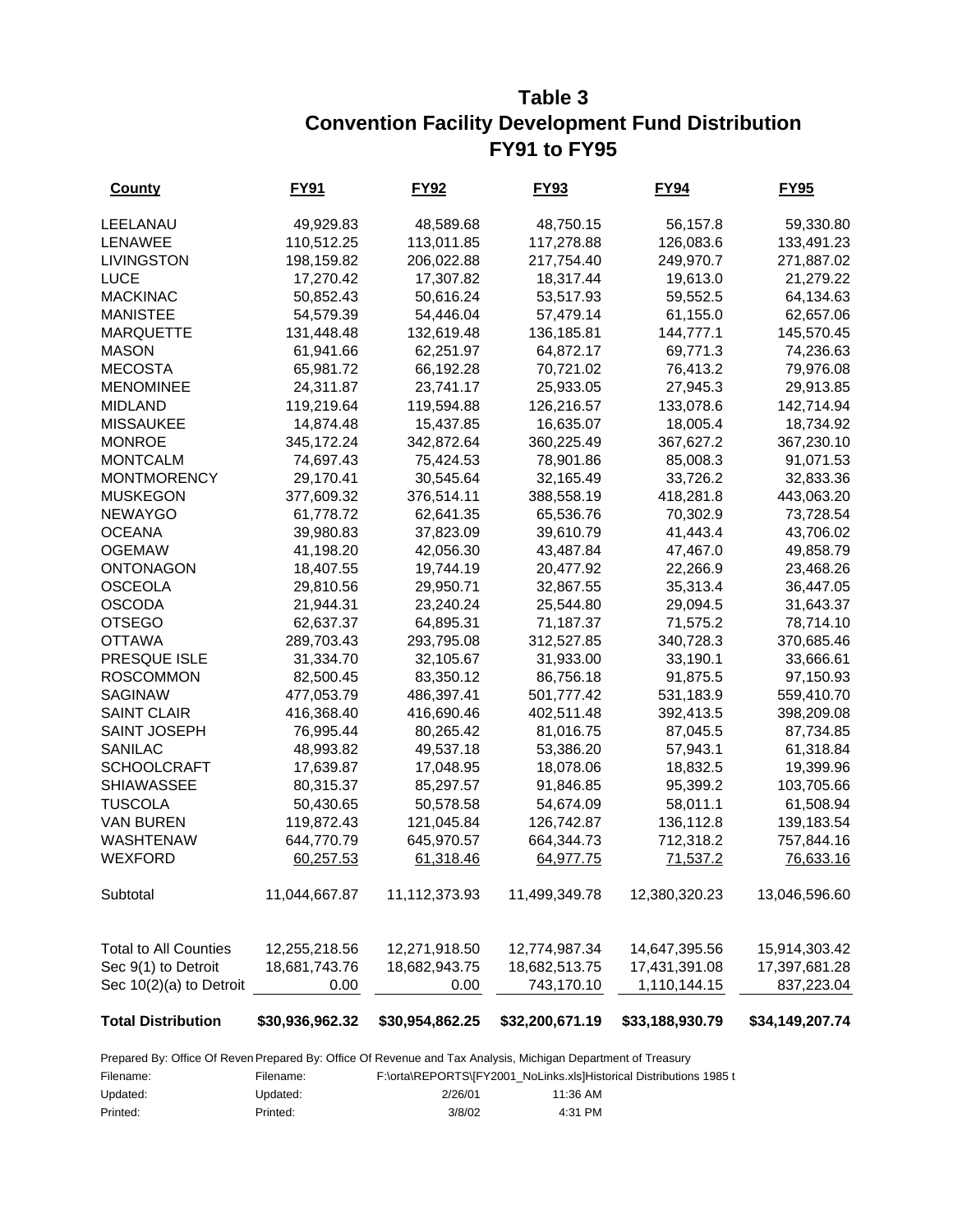### **Table 3 Convention Facility Development Fund Distribution FY96 to FY00**

| <b>County</b>              | <b>FY96</b>  | <b>FY97</b>    | <b>FY98</b>    | <b>FY99</b>    | <b>FY00</b>    |
|----------------------------|--------------|----------------|----------------|----------------|----------------|
| <b>MACOMB</b>              | \$967,836.24 | \$1,063,086.61 | \$1,257,928.15 | \$1,520,280.24 | \$1,764,196.19 |
| <b>OAKLAND</b>             | 1,580,313.95 | 1,738,701.10   | 2,051,417.86   | 2,487,955.10   | 2,873,477.34   |
| WAYNE, NON-DET.            | 1,480,312.66 | 1,640,386.10   | 1,898,621.98   | 2,290,718.59   | 2,615,276.34   |
| <b>Tri-County Subtotal</b> | 4,028,462.85 | 4,442,173.81   | 5,207,967.99   | 6,298,953.93   | 7,252,949.87   |
| <b>ALCONA</b>              | 32,910.71    | 35,083.23      | 37,040.34      | 38,398.21      | 43,488.35      |
| <b>ALGER</b>               | 27,852.58    | 28,587.86      | 32,942.65      | 33,956.03      | 34,812.68      |
| <b>ALLEGAN</b>             | 183,988.21   | 192,585.84     | 221,075.59     | 246,801.12     | 278,420.75     |
| <b>ALPENA</b>              | 96,105.77    | 103,385.87     | 109,508.03     | 116,875.07     | 122,263.73     |
| <b>ANTRIM</b>              | 72,160.51    | 79,597.40      | 83,622.28      | 95,014.00      | 108,731.21     |
| <b>ARENAC</b>              | 43,598.02    | 52,139.97      | 51,160.28      | 52,751.61      | 58,189.46      |
| <b>BARAGA</b>              | 24,638.35    | 26,895.33      | 26,672.76      | 28,249.33      | 27,252.44      |
| <b>BARRY</b>               | 75,760.93    | 89,370.93      | 91,797.98      | 99,717.66      | 113,201.35     |
| BAY                        | 264,974.04   | 281,915.29     | 312,702.52     | 329,475.38     | 356,050.51     |
| <b>BENZIE</b>              | 44,324.14    | 47,432.62      | 55,358.52      | 65,494.87      | 69,972.52      |
| <b>BERRIEN</b>             | 410,879.78   | 419,139.82     | 468,950.04     | 505,445.94     | 552,082.43     |
| <b>BRANCH</b>              | 59,406.87    | 61,820.54      | 73,796.82      | 84,581.68      | 96,219.29      |
| <b>CALHOUN</b>             | 391,688.62   | 411,947.58     | 449,396.13     | 485,749.26     | 531,642.33     |
| CASS                       | 49,060.41    | 50,571.73      | 52,305.59      | 60,075.41      | 66,461.82      |
| <b>CHARLEVOIX</b>          | 98,988.57    | 105,722.43     | 118,766.78     | 129,853.78     | 140,225.31     |
| <b>CHEBOYGAN</b>           | 90,582.60    | 99,658.48      | 108,240.04     | 119,156.42     | 133,773.73     |
| <b>CHIPPEWA</b>            | 160,564.64   | 158,828.16     | 155,791.05     | 158,950.64     | 165,670.46     |
| <b>CLARE</b>               | 77,647.11    | 85,741.57      | 90,031.95      | 98,142.02      | 104,246.40     |
| <b>CLINTON</b>             | 86,265.51    | 92,606.40      | 99,659.77      | 110,581.98     | 121,597.89     |
| <b>CRAWFORD</b>            | 45,935.97    | 46,938.76      | 51,305.53      | 58,124.08      | 73,786.75      |
| <b>DELTA</b>               | 94,483.86    | 96,604.77      | 105,564.93     | 117,468.83     | 125,779.86     |
| <b>DICKINSON</b>           | 32,551.06    | 33,428.94      | 35,773.29      | 37,662.88      | 41,431.27      |
| <b>EATON</b>               | 213,454.01   | 225,428.29     | 252,854.16     | 274,717.44     | 302,753.23     |
| <b>EMMET</b>               | 127,324.82   | 134,563.60     | 151,840.47     | 181,735.42     | 201,673.54     |
| <b>GENESEE</b>             | 1,439,235.79 | 1,495,724.74   | 1,634,360.62   | 1,741,889.82   | 1,905,010.22   |
| <b>GLADWIN</b>             | 51,962.61    | 54,998.10      | 62,784.48      | 70,133.71      | 75,983.88      |
| <b>GOGEBIC</b>             | 28,517.48    | 27,306.41      | 24,712.13      | 28,287.63      | 29,038.30      |
| <b>GRAND TRAVERSE</b>      | 302,103.87   | 321,722.32     | 350,879.90     | 398,792.78     | 452,808.49     |
| <b>GRATIOT</b>             | 49,979.33    | 53,800.13      | 53,690.34      | 56,896.03      | 65,142.48      |
| <b>HILLSDALE</b>           | 43,370.83    | 45,632.80      | 49,469.59      | 57,720.77      | 65,311.98      |
| <b>HOUGHTON</b>            | 87,766.94    | 91,933.09      | 104,879.49     | 112,568.28     | 122,276.96     |
| <b>HURON</b>               | 85,152.90    | 88,581.25      | 96,122.46      | 102,209.58     | 110,244.51     |
| <b>INGHAM</b>              | 826,179.72   | 877,484.10     | 955,681.62     | 1,031,228.70   | 1,153,328.75   |
| <b>IONIA</b>               | 81,502.58    | 84,582.41      | 94,443.37      | 99,074.16      | 105,737.27     |
| <b>IOSCO</b>               | 100,989.70   | 105,133.95     | 116,085.51     | 121,611.23     | 133,691.77     |
| <b>IRON</b>                | 28,458.54    | 29,470.99      | 32,033.67      | 35,733.27      | 39,882.74      |
| <b>ISABELLA</b>            | 130,447.98   | 148,365.02     | 169,539.05     | 200,604.24     | 230,794.10     |
| <b>JACKSON</b>             | 364,750.30   | 401,532.97     | 431,026.04     | 477,369.73     | 514,506.49     |
| <b>KALAMAZOO</b>           | 657,279.75   | 692,842.83     | 761,886.80     | 837,210.89     | 957,419.52     |
| <b>KALKASKA</b>            | 33,177.19    | 35,060.65      | 38,261.15      | 42,867.76      | 45,200.81      |
| <b>KENT</b>                | 1,508,386.60 | 1,635,118.79   | 1,840,725.89   | 2,049,006.49   | 2,301,936.31   |
| <b>KEWEENAW</b>            | 5,964.86     | 4,595.70       | 4,214.15       | 5,162.67       | 7,239.43       |
| LAKE                       | 42,305.38    | 47,178.13      | 48,695.08      | 52,250.78      | 57,987.31      |
| LAPEER                     | 145,903.40   | 156,212.72     | 175,576.08     | 192,333.99     | 220,027.80     |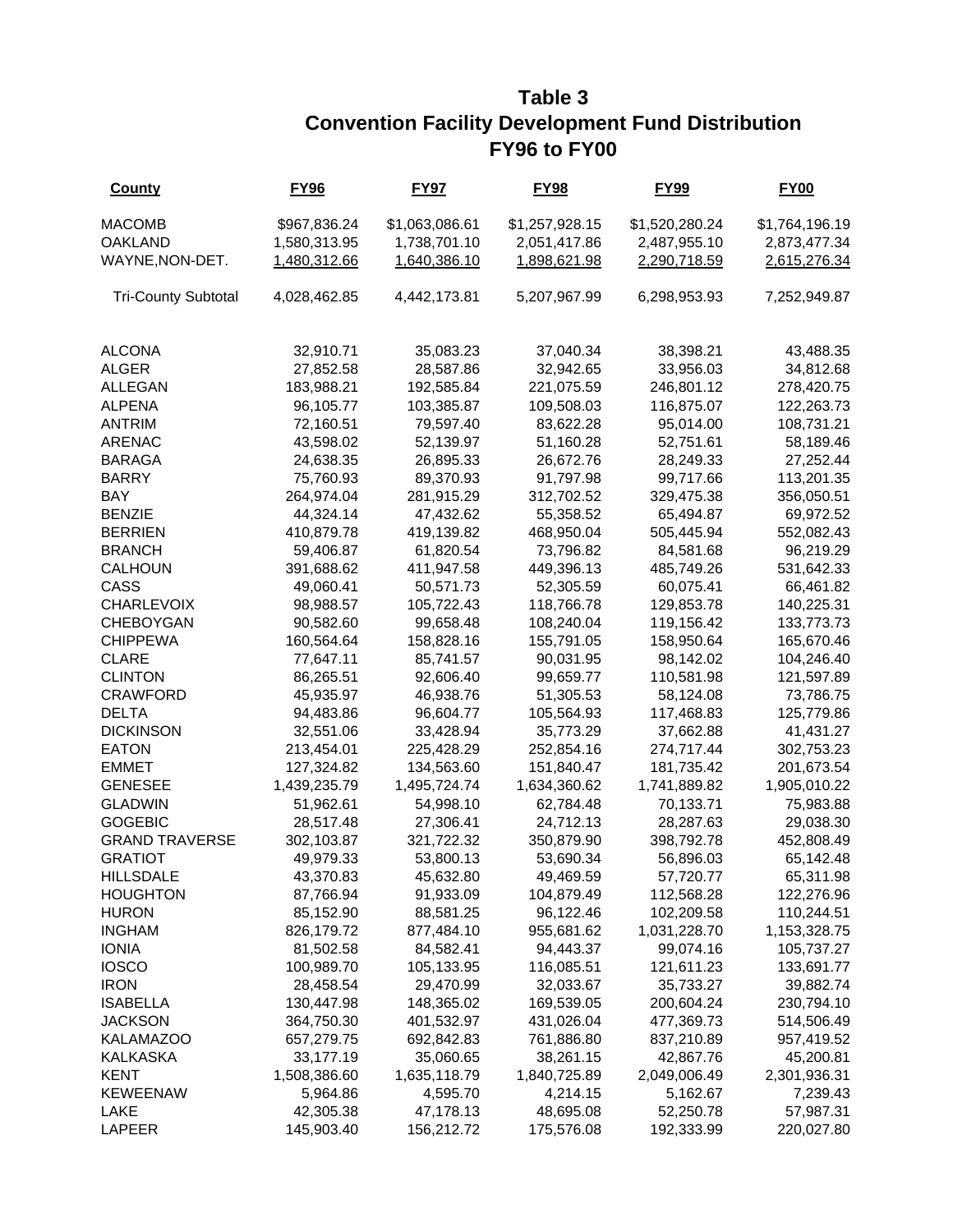### **Table 3 Convention Facility Development Fund Distribution FY96 to FY00**

| <b>County</b>                | <u>FY96</u>     | FY97            | <u>FY98</u>     | <u>FY99</u>     | <b>FY00</b>     |
|------------------------------|-----------------|-----------------|-----------------|-----------------|-----------------|
| LEELANAU                     | 68,018.59       | 74,747.87       | 85,150.38       | 95,098.06       | 103,180.73      |
| <b>LENAWEE</b>               | 150,828.52      | 164,144.55      | 172,969.78      | 196,922.49      | 216,106.58      |
| <b>LIVINGSTON</b>            | 314,485.16      | 327,469.58      | 380,061.38      | 429,560.93      | 491,149.05      |
| <b>LUCE</b>                  | 22,541.20       | 24,026.30       | 24,704.54       | 27,029.86       | 27,302.12       |
| <b>MACKINAC</b>              | 72,468.97       | 77,591.62       | 78,990.87       | 90,997.88       | 100,361.17      |
| <b>MANISTEE</b>              | 68,383.59       | 74,652.76       | 76,586.36       | 89,515.89       | 101,127.33      |
| <b>MARQUETTE</b>             | 157,687.93      | 161,985.10      | 175,532.13      | 196,364.48      | 218,044.62      |
| <b>MASON</b>                 | 79,338.79       | 89,620.66       | 93,096.22       | 101,856.01      | 118,807.84      |
| <b>MECOSTA</b>               | 90,853.31       | 102,975.20      | 108,212.98      | 121,333.15      | 130,179.50      |
| <b>MENOMINEE</b>             | 32,033.73       | 29,420.57       | 31,181.02       | 36,267.90       | 40,580.30       |
| <b>MIDLAND</b>               | 158,971.01      | 167,502.98      | 183,816.52      | 201,533.65      | 215,666.60      |
| <b>MISSAUKEE</b>             | 19,910.84       | 22,253.11       | 24,807.06       | 26,259.96       | 27,809.09       |
| <b>MONROE</b>                | 407,985.10      | 412,290.67      | 431,546.09      | 476,221.75      | 517,813.09      |
| <b>MONTCALM</b>              | 98,244.65       | 105,667.04      | 115,540.18      | 127,348.37      | 136,211.83      |
| <b>MONTMORENCY</b>           | 36,958.28       | 39,246.85       | 40,860.90       | 42,315.66       | 49,810.18       |
| <b>MUSKEGON</b>              | 492,924.55      | 514,834.89      | 573,095.19      | 636,465.84      | 701,974.68      |
| <b>NEWAYGO</b>               | 79,712.31       | 89,535.34       | 93,461.11       | 104,263.24      | 115,464.45      |
| <b>OCEANA</b>                | 48,343.84       | 52,664.03       | 56,427.27       | 65,880.23       | 73,271.79       |
| <b>OGEMAW</b>                | 54,538.10       | 59,476.86       | 68,224.09       | 73,026.17       | 79,266.43       |
| <b>ONTONAGON</b>             | 24,873.27       | 23,188.26       | 23,473.74       | 27,016.08       | 28,054.24       |
| <b>OSCEOLA</b>               | 40,685.54       | 46,613.09       | 47,600.39       | 52,265.53       | 58,831.01       |
| <b>OSCODA</b>                | 34,805.71       | 37,977.46       | 38,951.25       | 42,714.79       | 44,216.89       |
| <b>OTSEGO</b>                | 89,602.51       | 97,764.94       | 104,465.01      | 118,399.82      | 127,592.86      |
| <b>OTTAWA</b>                | 412,340.09      | 435,431.71      | 497,539.12      | 557,564.34      | 621,214.49      |
| PRESQUE ISLE                 | 35,813.27       | 37,525.96       | 39,372.92       | 42,878.72       | 46,688.71       |
| <b>ROSCOMMON</b>             | 108,430.83      | 114,342.16      | 119,737.92      | 130,196.26      | 141,211.51      |
| <b>SAGINAW</b>               | 621,800.69      | 664,970.96      | 695,256.37      | 750,448.27      | 813,966.31      |
| <b>SAINT CLAIR</b>           | 442,461.66      | 465,852.67      | 503,307.72      | 547,157.33      | 598,256.63      |
| <b>SAINT JOSEPH</b>          | 97,350.78       | 103,313.10      | 109,128.09      | 120,652.16      | 139,457.18      |
| SANILAC                      | 68,919.55       | 73,841.71       | 76,439.90       | 80,368.45       | 85,132.00       |
| <b>SCHOOLCRAFT</b>           | 20,548.64       | 22,336.24       | 27,442.62       | 29,392.15       | 32,789.95       |
| <b>SHIAWASSEE</b>            | 116,802.13      | 125,365.30      | 135,545.45      | 147,304.06      | 161,405.69      |
| <b>TUSCOLA</b>               | 69,365.20       | 73,569.83       | 77,786.02       | 82,174.06       | 87,751.44       |
| <b>VAN BUREN</b>             | 158,250.18      | 158,865.68      | 181,053.23      | 200,408.17      | 215,874.94      |
| <b>WASHTENAW</b>             | 856,032.65      | 927,779.14      | 1,027,045.22    | 1,129,491.46    | 1,306,411.42    |
| <b>WEXFORD</b>               | 85,608.04       | 92,570.26       | 91,950.53       | 111,571.62      | 125,434.59      |
| Subtotal                     | 14,556,502.05   | 15,448,686.96   | 16,891,584.49   | 18,550,196.36   | 20,561,713.67   |
| <b>Total to All Counties</b> | 18,584,964.90   | 19,890,860.77   | 22,099,552.48   | 24,849,150.29   | 27,814,663.54   |
| Sec 9(1) to Detroit          | 16,228,977.14   | 16,229,014.98   | 16,231,980.45   | 16,230,867.35   | 16,285,527.50   |
| Sec 10(2)(a) to Detroit      | 1,110,848.60    | 639,176.53      | 1,610,232.27    | 1,169,688.18    | 1,530,217.46    |
|                              |                 |                 |                 |                 |                 |
| <b>Total Distribution</b>    | \$35,924,790.64 | \$36,759,052.28 | \$39,941,765.20 | \$42,249,705.82 | \$45,630,408.50 |

Prepared By: Office Of Reven Prepared By: Office Of Revenue and Tax Analysis, Michigan Department of Treasury

| Filename: | Filename: |         | F:\orta\REPORTS\JFY2001 NoLinks.xls]Historical Distributions 1985 t |
|-----------|-----------|---------|---------------------------------------------------------------------|
| Updated:  | Updated:  | 2/26/01 | 11:36 AM                                                            |
| Printed:  | Printed:  | 3/8/02  | $4:31$ PM                                                           |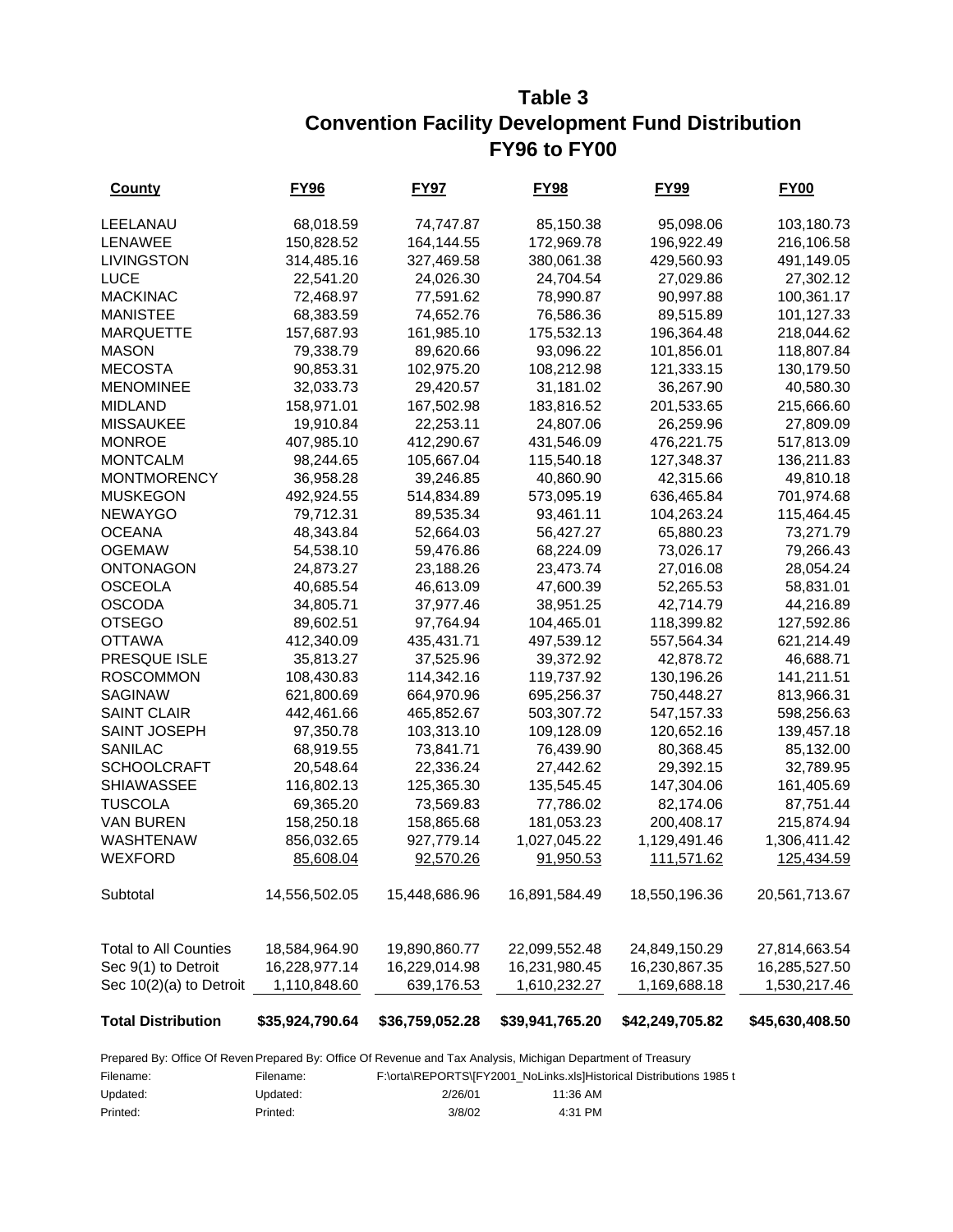### **Table 3 Convention Facility Development Fund Distribution FY01**

| <b>County</b>              | FY01        | Cumulative<br>1986 to 2001 |
|----------------------------|-------------|----------------------------|
| MACOMB                     | \$2,003,094 | \$11,450,519.3             |
| OAKLAND                    | 3,277,454   | 18,757,937.8               |
| WAYNE, NON-DET.            | 2,976,016   | 17,591,478.5               |
| <b>Tri-County Subtotal</b> | 8,256,564   | 47,799,935.6               |
| <b>ALCONA</b>              | 49,664      | 487,022.8                  |
| ALGER                      | 36,938      | 403,950.4                  |
| ALLEGAN                    | 308,138     | 2,704,123.0                |
| ALPENA                     | 132,035     | 1,428,847.4                |
| ANTRIM                     | 119,340     | 1,067,665.9                |
| ARENAC                     | 62,880      | 640,527.1                  |
| <b>BARAGA</b>              | 27,722      | 343,697.9                  |
| BARRY                      | 123,419     | 1,179,721.1                |
| BAY                        | 382,786     | 3,876,713.0                |
| <b>BENZIE</b>              | 81,077      | 678,928.7                  |
| BERRIEN                    | 594,297     | 6,142,754.1                |
| <b>BRANCH</b>              | 103,093     | 933,841.3                  |
| CALHOUN                    | 555,173     | 5,973,761.1                |
| CASS                       | 71,264      | 762,063.8                  |
| CHARLEVOIX                 | 156,912     | 1,454,730.8                |
| <b>CHEBOYGAN</b>           | 142,614     | 1,331,312.4                |
| CHIPPEWA                   | 165,274     | 2,124,307.6                |
| CLARE                      | 110,820     | 1,154,017.6                |
| <b>CLINTON</b>             | 133,055     | 1,253,240.2                |
| CRAWFORD                   | 75,514      | 695,689.6                  |
| DELTA                      | 131,824     | 1,405,404.3                |
| <b>DICKINSON</b>           | 44,520      | 500,901.2                  |
| EATON                      | 340,049     | 3,224,003.9                |
| EMMET                      | 222,925     | 1,945,821.6                |
| <b>GENESEE</b>             | 2,034,417   | 21,185,383.6               |
| GLADWIN                    | 80,280      | 775,892.5                  |
| GOGEBIC                    | 31,918      | 373,635.9                  |
| <b>GRAND TRAVERSE</b>      | 496,093     | 4,379,081.4                |
| <b>GRATIOT</b>             | 69,942      | 739,997.1                  |
| HILLSDALE                  | 68,232      | 671,441.8                  |
| <b>HOUGHTON</b>            | 127,210     | 1,345,253.0                |
| <b>HURON</b>               | 114,572     | 1,278,822.2                |
| <b>INGHAM</b>              | 1,293,915   | 12,427,109.8               |
| <b>IONIA</b>               | 112,105     | 1,177,062.4                |
| <b>IOSCO</b>               | 144,469     | 1,456,903.4                |
| <b>IRON</b>                | 42,998      | 454,262.3                  |
| <b>ISABELLA</b>            | 261,957     | 1,984,403.0                |
| JACKSON                    | 576,836     | 5,507,634.7                |
| <b>KALAMAZOO</b>           | 1,042,299   | 9,907,659.1                |
| KALKASKA                   | 47,031      | 469,619.8                  |
| <b>KENT</b>                | 2,507,775   | 22,682,365.7               |
| <b>KEWEENAW</b>            | 8,291       | 79,503.8                   |
| LAKE                       | 59,049      | 640,572.0                  |
| LAPEER                     | 245,312     | 2,115,135.3                |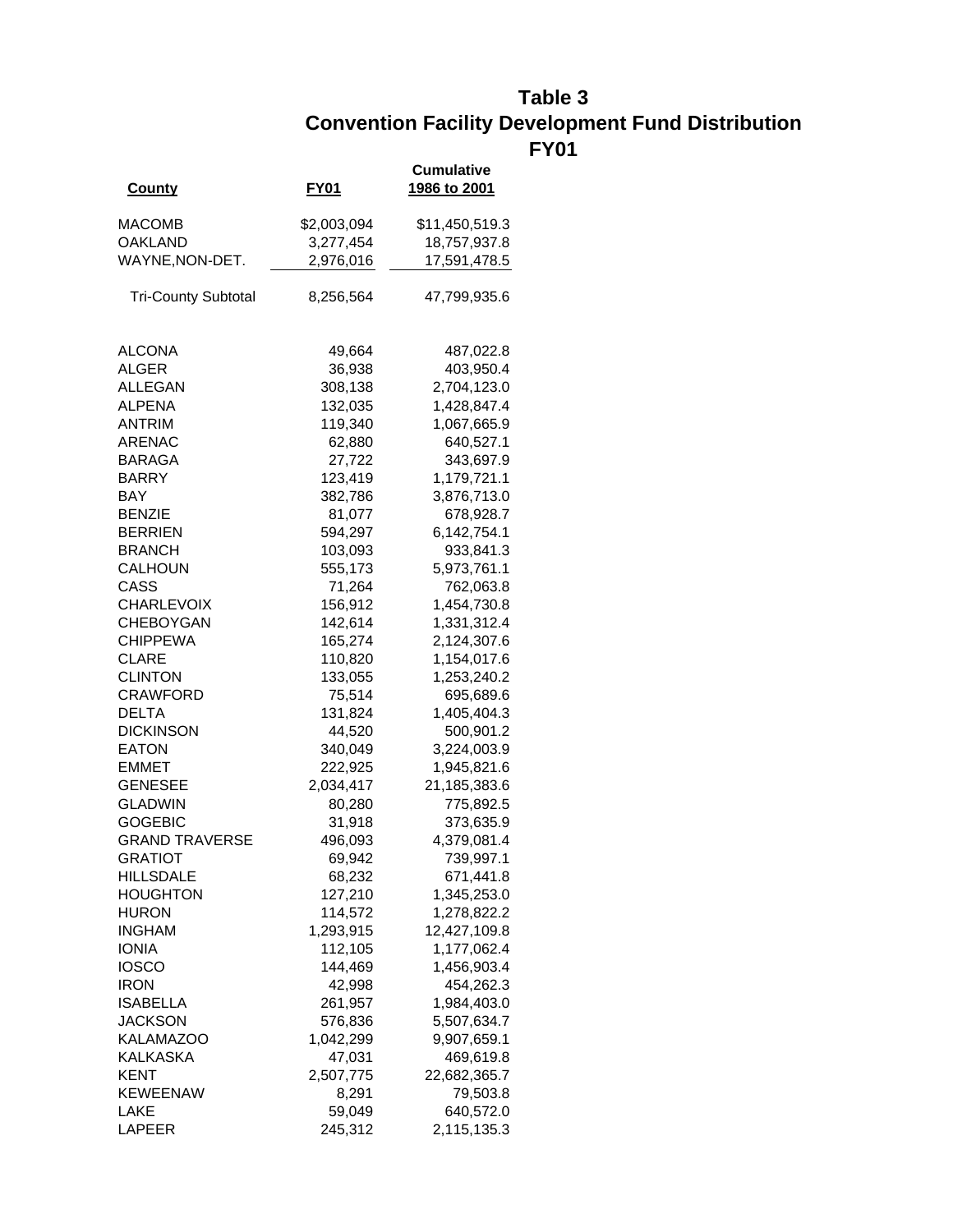#### **Table 3 Convention Facility Development Fund Distribution FY01**

| County                       | FY01         | <b>Cumulative</b><br><u>1986 to 2001</u> |
|------------------------------|--------------|------------------------------------------|
|                              |              |                                          |
| LEELANAU                     | 105,422      | 1,007,661.5                              |
| LENAWEE                      | 231,466      | 2,257,570.7                              |
| LIVINGSTON                   | 562,017      | 4,474,364.6                              |
| LUCE                         | 28,436       | 320,198.1                                |
| <b>MACKINAC</b>              | 106,064      | 1,020,132.1                              |
| MANISTEE                     | 106,311      | 1,066,985.7                              |
| <b>MARQUETTE</b>             | 225,458      | 2,419,584.5                              |
| MASON                        | 126,408      | 1,196,362.0                              |
| <b>MECOSTA</b>               | 146,576      | 1,368,646.3                              |
| <b>MENOMINEE</b>             | 42,233       | 459,998.3                                |
| MIDLAND                      | 238,355      | 2,350,558.6                              |
| <b>MISSAUKEE</b>             | 30,095       | 300,421.9                                |
| <b>MONROE</b>                | 566,228      | 6,112,992.0                              |
| MONTCALM                     | 149,134      | 1,474,365.7                              |
| <b>MONTMORENCY</b>           | 53,766       | 549,409.3                                |
| MUSKEGON                     | 742,925      | 7,318,472.0                              |
| NEWAYGO                      | 122,006      | 1,196,478.5                              |
| <b>OCEANA</b>                | 80,165       | 758,150.9                                |
| OGEMAW                       | 83,992       | 820,200.3                                |
| ONTONAGON                    | 29,876       | 343,195.6                                |
| OSCEOLA                      | 60,915       | 606,063.2                                |
| OSCODA                       | 43,897       | 455,947.1                                |
| OTSEGO                       | 135,622      | 1,277,545.7                              |
| OTTAWA                       | 684,644      | 6,049,164.3                              |
| <b>PRESQUE ISLE</b>          | 50,025       | 558,502.3                                |
| ROSCOMMON                    | 150,432      | 1,567,479.0                              |
| SAGINAW                      | 876,095      | 9,217,267.1                              |
| <b>SAINT CLAIR</b>           | 626,867      | 6,733,207.4                              |
| SAINT JOSEPH                 |              |                                          |
|                              | 146,910      | 1,485,166.9                              |
| SANILAC                      | 87,951       | 969,354.4                                |
| <b>SCHOOLCRAFT</b>           | 34,226       | 337,911.9                                |
| SHIAWASSEE                   | 171,245      | 1,677,107.6                              |
| TUSCOLA                      | 96,244       | 999,610.6                                |
| VAN BUREN                    | 233,994      | 2,322,922.4                              |
| WASHTENAW                    | 1,429,182    | 13,089,895.8                             |
| <b>WEXFORD</b>               | 137,968      | 1,246,327.8                              |
| Subtotal                     | 22,279,184   | 216,774,008.4                            |
| <b>Total to All Counties</b> | 30,535,748   | 264,573,944.0                            |
| Sec 9(1) to Detroit          | 16,268,203   | 282,437,788.8                            |
| Sec 10(2)(a) to Detroit      | 0            | 10,592,942.2                             |
| <b>Total Distribution</b>    | \$46,803,951 | \$557,604,674.98                         |

Prepared By: Office Of Reven Prepared By: Office Of Revenue and Tax Analysis, Michigan Department of Treasury Filename: Updated: Printed: Filename: F:\orta\REPORTS\[FY2001\_NoLinks.xls]Historical Distributions 1985 t Updated: 2/26/01 11:36 AM Printed: 3/8/02 4:31 PM